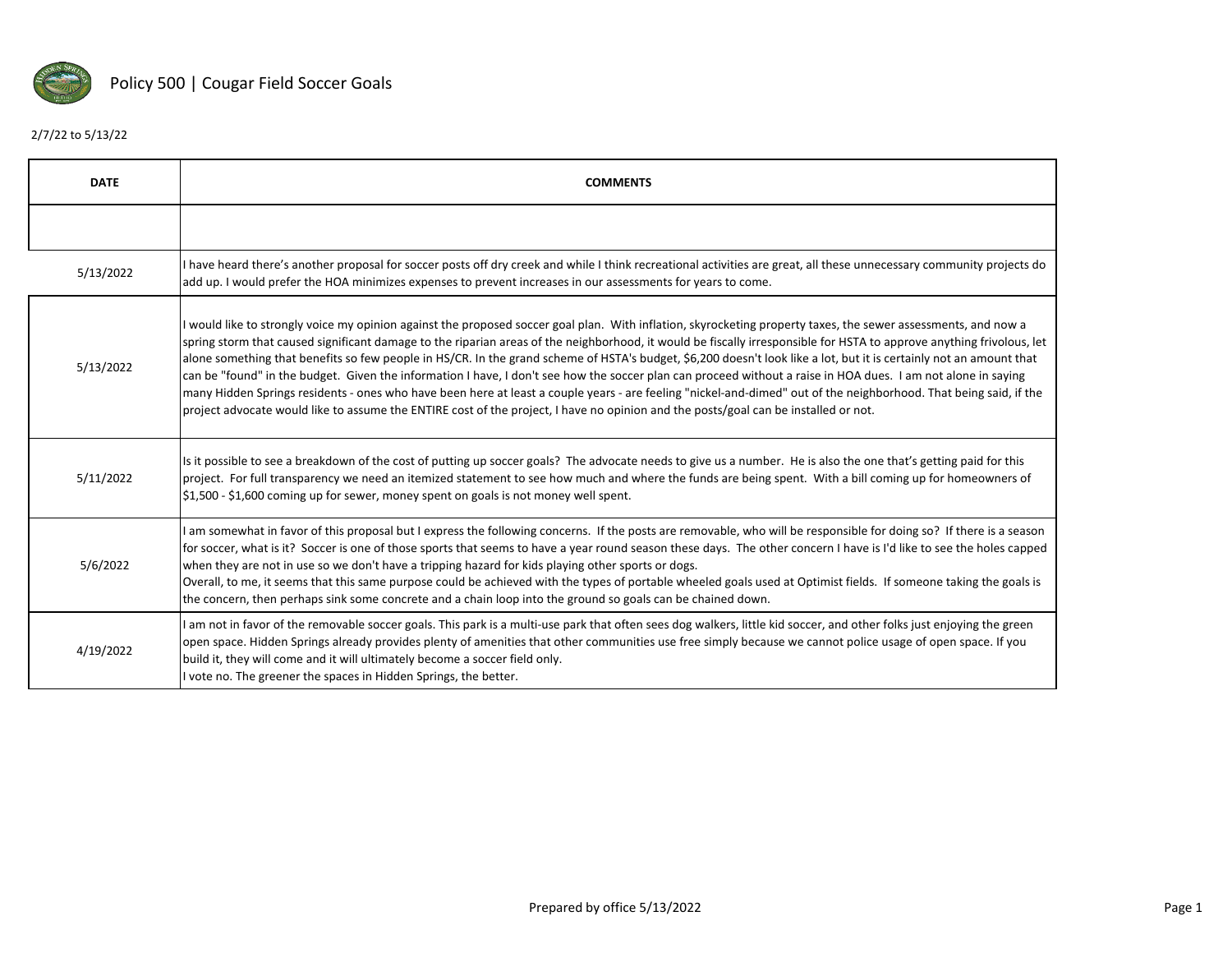|           | Thank you for this second opportunity to voice my opinion on this proposal, as I missed the deadline for the first opportunity. After careful consideration of the                                                                                                                                                                                                                                                                                                                                                                                                                                                                                                                                                                                                                                                                                                                                                                                                                                                                                                                                                                                                                                                                                                                                                                                                                                                                                                                                                                                                                                                                                                                                                                                                                                                                                                                                                                         |
|-----------|--------------------------------------------------------------------------------------------------------------------------------------------------------------------------------------------------------------------------------------------------------------------------------------------------------------------------------------------------------------------------------------------------------------------------------------------------------------------------------------------------------------------------------------------------------------------------------------------------------------------------------------------------------------------------------------------------------------------------------------------------------------------------------------------------------------------------------------------------------------------------------------------------------------------------------------------------------------------------------------------------------------------------------------------------------------------------------------------------------------------------------------------------------------------------------------------------------------------------------------------------------------------------------------------------------------------------------------------------------------------------------------------------------------------------------------------------------------------------------------------------------------------------------------------------------------------------------------------------------------------------------------------------------------------------------------------------------------------------------------------------------------------------------------------------------------------------------------------------------------------------------------------------------------------------------------------|
|           | proposal, and review of other comments, I have to say I am opposed to this project for these reasons:                                                                                                                                                                                                                                                                                                                                                                                                                                                                                                                                                                                                                                                                                                                                                                                                                                                                                                                                                                                                                                                                                                                                                                                                                                                                                                                                                                                                                                                                                                                                                                                                                                                                                                                                                                                                                                      |
|           | 1. The proposal serves a limited group of residents, but also neighboring residents outside of Hidden Springs without an adequate plan for monitoring or restricting<br>use. Signage (as we have all seen from how our current signage in Hidden Springs is ignored) is useless.                                                                                                                                                                                                                                                                                                                                                                                                                                                                                                                                                                                                                                                                                                                                                                                                                                                                                                                                                                                                                                                                                                                                                                                                                                                                                                                                                                                                                                                                                                                                                                                                                                                           |
|           | 2. On the surface the intentions of the proposal seem positive, but I think the installation of the soccer goals will give seeming precedence to the soccer activities,<br>pushing out other activities.                                                                                                                                                                                                                                                                                                                                                                                                                                                                                                                                                                                                                                                                                                                                                                                                                                                                                                                                                                                                                                                                                                                                                                                                                                                                                                                                                                                                                                                                                                                                                                                                                                                                                                                                   |
| 4/13/2022 | 3. I have read many comments about this area being referred to as the "dog park" and the "only place in the community where dogs can run around and play "off-<br>leash". It is my understanding that there IS NO DESIGNATED DOG PARK currently in HS. This attitude, for me, only exemplifies how residents want to lay claim to<br>the purpose of the area for what suits their specific interests. This same attitude will become prevalent if the soccer goal posts, even if they are removable, are<br>installed. It is also my understanding that this is an area that is being considered for a designated dog park. Would this then be eliminated from consideration for<br>that potential project? I would rather have a designated dog park so people would stop letting there dogs off leash in other areas of the neighborhood.                                                                                                                                                                                                                                                                                                                                                                                                                                                                                                                                                                                                                                                                                                                                                                                                                                                                                                                                                                                                                                                                                                |
|           | 4. If they are playing and practicing there now, why are the goal posts needed? Where would the goal post equipment be stored when removed? Can anyone<br>remove them if their activities in the field would benefit from their removal?                                                                                                                                                                                                                                                                                                                                                                                                                                                                                                                                                                                                                                                                                                                                                                                                                                                                                                                                                                                                                                                                                                                                                                                                                                                                                                                                                                                                                                                                                                                                                                                                                                                                                                   |
| 4/13/2022 | Regarding Policy 500 / Cougar Field Removable Soccer Goals, we, as members of the community who have raised children here, understand wanting to provide the<br>community's children with the best and safest environment that we can. We are in complete support of the soccer goals; what we are not in support of is using our<br>HOA fees to pay for the project. We would like you to consider a community fundraiser to pay for the goals. I am sure that there are plenty of things that groups in<br>the neighborhood with different interests would also like to see HOA funds used for. For example, a larger workout studio with new equipment, a fenced dog park,<br>or more community activities.                                                                                                                                                                                                                                                                                                                                                                                                                                                                                                                                                                                                                                                                                                                                                                                                                                                                                                                                                                                                                                                                                                                                                                                                                             |
|           | So in closing, while we support the installation of the goals, we do not support HOA funds paying for the goals. We feel that the goals are a focused benefit to a<br>few community members and that the funds should be put towards projects that would support projects that benefit a more extensive group if the funds are to be<br>spent. Thank you for asking for our thoughts on this, and if you have any questions, please don't hesitate to reach out to us.                                                                                                                                                                                                                                                                                                                                                                                                                                                                                                                                                                                                                                                                                                                                                                                                                                                                                                                                                                                                                                                                                                                                                                                                                                                                                                                                                                                                                                                                     |
| 4/13/2022 | My husband, Mike Kenney, and I are in support of the installation of removable soccer goads in Cougar Field. Our girls played soccer when they were growing up<br>here in Hidden Springs, and we always had to travel far for soccer practice. It will be so nice for the youth in our neighborhood to have a place to practice /play<br>close to home. We are in support of this.                                                                                                                                                                                                                                                                                                                                                                                                                                                                                                                                                                                                                                                                                                                                                                                                                                                                                                                                                                                                                                                                                                                                                                                                                                                                                                                                                                                                                                                                                                                                                         |
| 4/13/2022 | Seems like a good idea.                                                                                                                                                                                                                                                                                                                                                                                                                                                                                                                                                                                                                                                                                                                                                                                                                                                                                                                                                                                                                                                                                                                                                                                                                                                                                                                                                                                                                                                                                                                                                                                                                                                                                                                                                                                                                                                                                                                    |
| 4/13/2022 | My daughter was involved in the sport of soccer (AYSO, Club, High School, Collegiate, Semi-pro) for nearly ten years, so I appreciate the desire to have goals in a<br>plot of land near us--- what we now call "Dog Park." That said, this is an enormous expense to address a very small sub set of children in our community --and for<br>only 6-8 months of the year. Children who play soccer (amateur or club) have twice-weekly practices and games on the weekends at established fields equipped<br>for soccer (at our existing tax payer expense). In fact, there are available soccer fields very close to Hidden Springs (Optimist Sports Park); the goals are (usually)<br>installed for the entire season and there are always individuals or small groups using that field during the week. When I first considered this proposal, I wondered<br>if the field would be rented out (as our pools are) to local groups, which would at least cover some of the expense (let alone the wear and tear on the grass there).<br>But, as described, this will just be used for Hidden Springs kids who, based on needing soccer goals and a small field, do not currently play soccer in any organized<br>group. Note: in the early evenings, including today, I see coaches using Cougar Field (without permission?) for (what looks like) private training. Today, that field<br>is enjoyed by a great number of people who play "catch" and, yes, exercise their dogs. And those expenses are borne by us already through out HOA fees. As<br>sewer and maintenance costs rise, which increase our HOA fees, we need to avoid creating extra expenses for a very small number of residents when many (park)<br>alternatives already exist for them. Therefore, I am against the proposed installation of soccer goals (removable or not) in Cougar Field. Many nearby locations<br>exist for practicing shots, shoot-outs, etc. |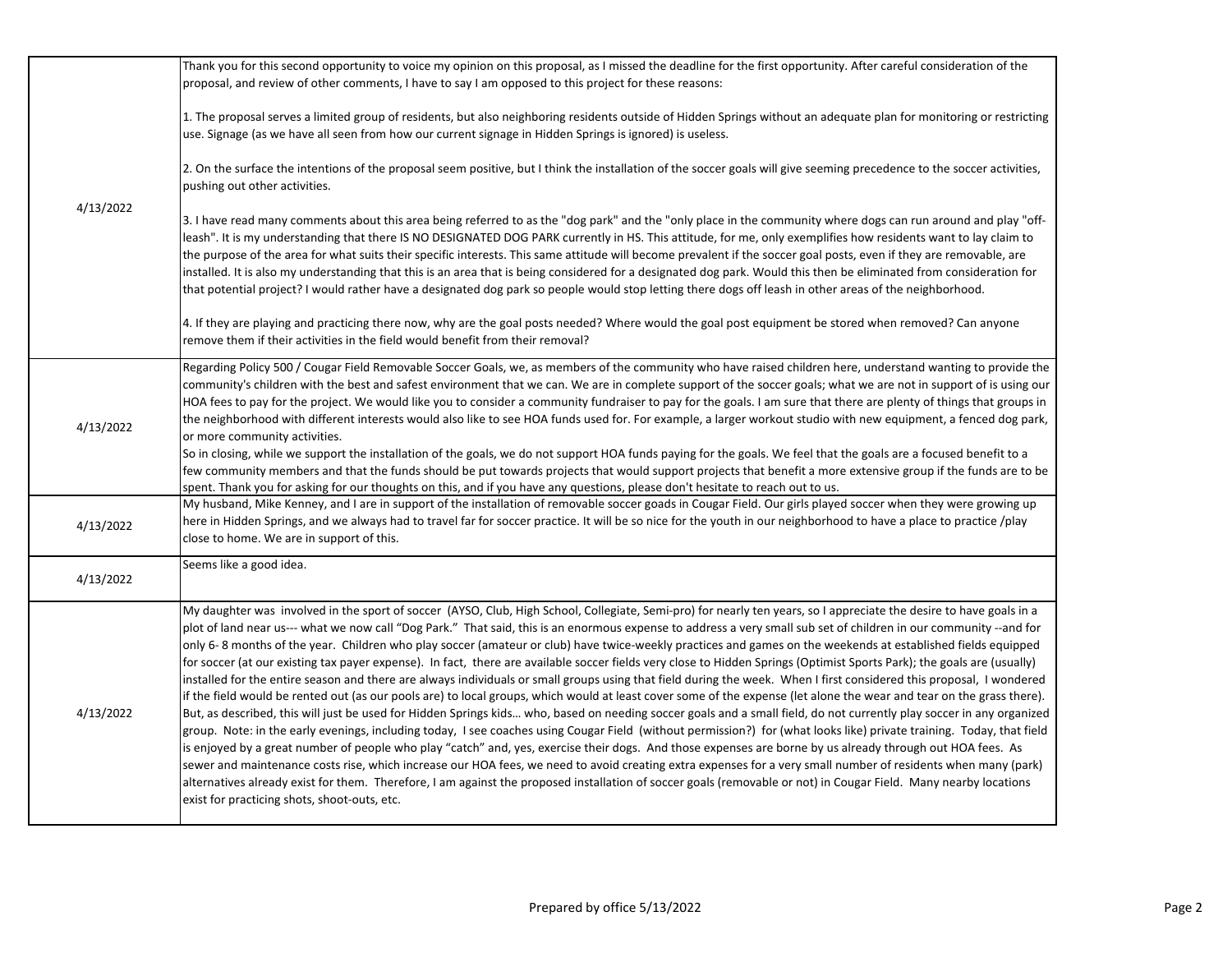| 4/13/2022 | Our position is a definite no to the HOA paying for any part of the soccer goals, as this is not a capital improvement for the whole community. The benefit is only<br>for families wanting a soccer field for themselves and their children. If there is to be any goals for soccer, this should be paid for by those who want it. This was the<br>way the bike area was done. The funding (as noted on the HS website) was by private donations. Another example is the Optimist Park Youth Sport complex,<br>funded by the Boise Noon Optimists, not the city.                                                                                                                                                                                                                                                                                                                                                                                                                                                                                                                                                                                                                                                                                                                           |
|-----------|---------------------------------------------------------------------------------------------------------------------------------------------------------------------------------------------------------------------------------------------------------------------------------------------------------------------------------------------------------------------------------------------------------------------------------------------------------------------------------------------------------------------------------------------------------------------------------------------------------------------------------------------------------------------------------------------------------------------------------------------------------------------------------------------------------------------------------------------------------------------------------------------------------------------------------------------------------------------------------------------------------------------------------------------------------------------------------------------------------------------------------------------------------------------------------------------------------------------------------------------------------------------------------------------|
| 4/13/2022 | am a resident of Hidden Springs and I would like to object to this proposal of removable soccer goal posts being added to Cougar Field. When I purchased my<br>home in Hidden Springs I was promised the open areas and trails would remain open and maintained for all of us to use and enjoy. This large open grassy field is a<br>multi-use area for everyone to enjoy all year round. Adding these goals, the signage, and the organized play here would be detrimental to normal use of this area;<br>i.e. parked cars, large crowds, increased traffic, increased wear and tear on the grass etc.<br>Kids and families like to do lots of different activities in this areanot just soccer. Catering to just a few who like to play soccer is not fair to the rest of us. Soft<br>ball, kite flying, La Cross, tether ball, badminton, volleyball, tennis, pickleball; it goes on and on. Thank you for opening this up for discussion and considering my<br>comments.                                                                                                                                                                                                                                                                                                                |
| 4/12/2022 | vote yes.                                                                                                                                                                                                                                                                                                                                                                                                                                                                                                                                                                                                                                                                                                                                                                                                                                                                                                                                                                                                                                                                                                                                                                                                                                                                                   |
| 4/12/2022 | Just to clarify, we can't even get a playground in Rolling Hills for the kids but now \$6200 of our HOA money is to be used on soccer goals?? I'm against HOA funds<br>for sport goals.                                                                                                                                                                                                                                                                                                                                                                                                                                                                                                                                                                                                                                                                                                                                                                                                                                                                                                                                                                                                                                                                                                     |
| 4/12/2022 | am not sure if I understand or not. Will these cost the HOA \$6200? Or is that cost being covered by the sponsor? If the cost are covered by the sponsor I am fine<br>with the installation. If there is a cost of \$6200 to the HOA then I am adamantly not in support of the project. I do not believe the HOA should be responsible to<br>pay for something that only a portion of the members will use.                                                                                                                                                                                                                                                                                                                                                                                                                                                                                                                                                                                                                                                                                                                                                                                                                                                                                 |
| 4/12/2022 | Thank you for providing opportunity to comment on the Cougar Field proposal. I am opposed to putting up soccer goals in the Cougar Field open space. This may<br>only serve a small portion of Hidden Springs residents and could draw a greater volume of people from outside HS to the area (the full build out of CRR and DCR is<br>3-4x larger than HS, not to mention Eagle nearby). Practices, pickup games, regular soccer games - I don't believe it is possible for HS to restrict use of the field to<br>anyone. Signage "For use by Hidden Springs Residents only" will not deter use and could create a negative impact on residents - especially those who live nearby.<br>When the soccer field is in use, it will prevent HS residents with dogs who use the area, kids who play frisbee/football/baseball in the field, kids camps in the<br>Summer, etc. Having removable goals means nothing when they are up for 9 months of the year. I can't think of any reason why this would be in the best interest<br>of the majority of HS residents. Most of us live here because of the natural open spaces. This proposal takes valuable open space and ear-marks it for a specified<br>use, for the sake of some HS residents and likely more non-residents, on our dime.    |
|           | do not support the installation of metal, regulation-sized soccer goals at Cougar Field. After initially thinking this would be a good addition to our community, I<br>have changed my mind. The initial cost estimate was fairly high, but now that removable goals are being proposed, their costs will be higher. I don't believe the<br>proposed expense is a good investment of community resources.                                                                                                                                                                                                                                                                                                                                                                                                                                                                                                                                                                                                                                                                                                                                                                                                                                                                                   |
| 4/12/2022 | While I don't live close to Cougar Field I have recently traveled along Humphreys Way while kids were having soccer practice. For those practices the coaches<br>were using temporary, portable goals that seemed to do an adequate job of supporting their teams' practices. It is not clear from the proposal when the goals will<br>be in place and when they will be removed. If they are in place during the warm or mowing season, that will make mowing the area more difficult and will also<br>add effort needed to keep grass around the base of the goals trimmed. There may be a security issue too. If the goals are set into larger pipes in the ground<br>(sleeves) then there needs to be some method of assuring that no one removes the goals and takes them away or just leaves them out on the ground. When the<br>goals are removed, the sleeves also need to have some type of cap to prevent a person or animal from stepping into the sleeves and getting injured. White<br>painted pipe could also be a target for vandalism. I think we are better off leaving Cougar Field as it is with no obtrusive metal structure in view. Since we would<br>not be trying to create a regulation field, I don't see any substantial benefit to installing regulation goals. |
| 4/12/2022 | We oppose this, as it is a \$6,200 expense for something we would never use. The cost should be a burden to the families that want the posts. With increasing HOA<br>and an extremely costly sewer system, this is not acceptable to just keep increasing our dues.                                                                                                                                                                                                                                                                                                                                                                                                                                                                                                                                                                                                                                                                                                                                                                                                                                                                                                                                                                                                                         |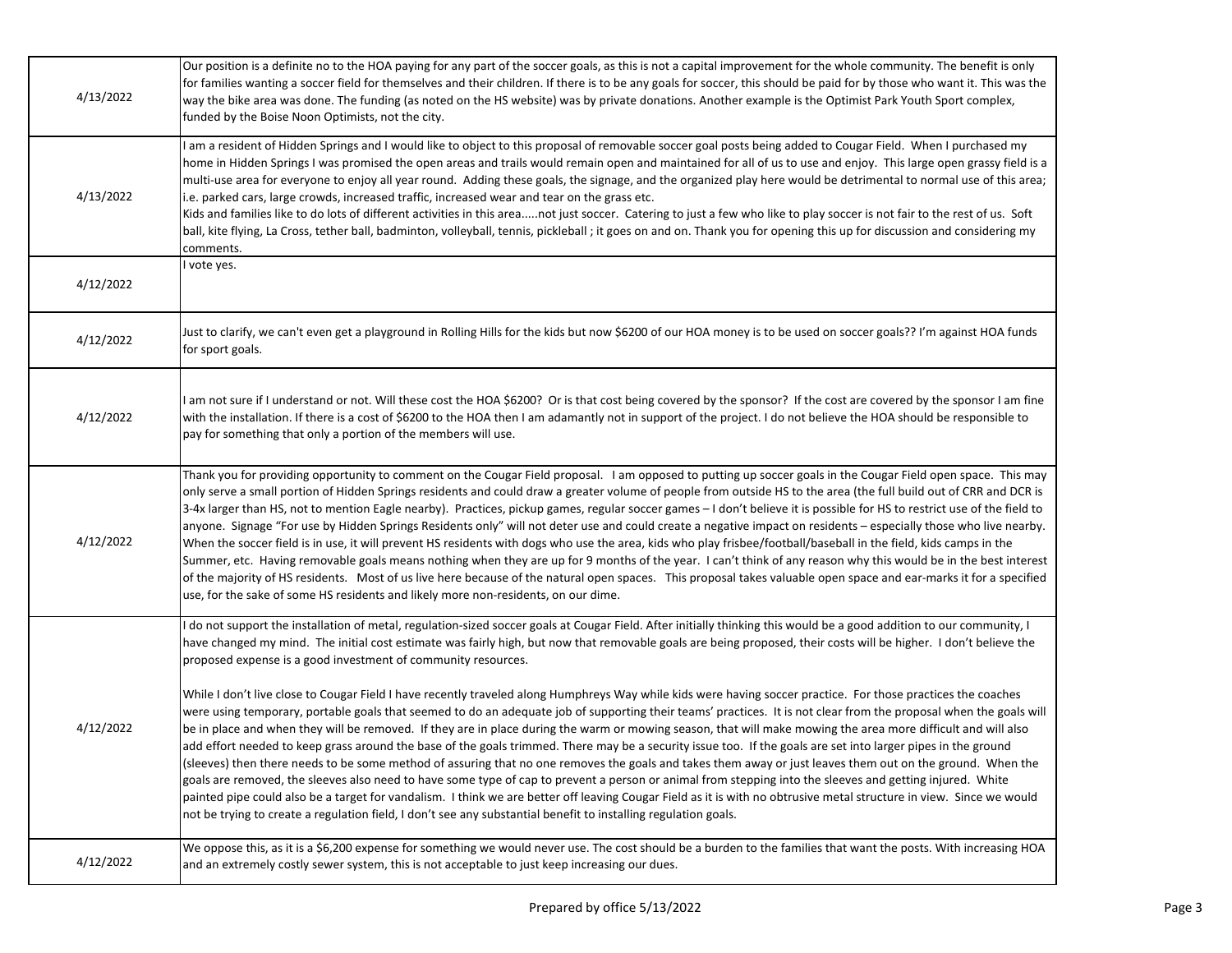| 4/12/2022 | I'm NOT in favor of any permanent or even semi-permanent installation of soccer goals in Cougar Field. If the community desires to add soccer goals as an amenity:<br>1. They should be 100% portable, similar to the goals that are currently used at the athletic fields on Hill Road. Those goals are on wheels and very light weight.<br>Can't imagine that they would cost \$3000 each.<br>a. The portability of these goals affords the ability for the users to move them to a mostly out of sight area while they are not in use.<br>b. Either way, there is visual impact to the park and Dry Creek, but the portables at least allow them to be moved to a hidden location.<br>c. Either way, what is the soccer season? Do I understand that the goals will be "put away" during the off season. Who does this long term and where do they get<br>stored? Will they be stored out of sight?<br>2. How is the HOA going to manage these goals? Is there a sign up sheet? Is the HOA ok with taking this on?<br>a. First come, first serve? Who's the traffic cop?<br>3. What is being done to prevent their use by others than HSTA residents? If HSTA is paying for these, they simply must be for HSTA ONLY.<br>4. Any impacts to parking, road blockages or other HSTA events?<br>5. What happens if there are unforeseen consequences?<br>6. If the HOA is paying for these, are they also signing up for maintenance and repairs due to vandalism? What are those costs and where is that budget coming<br>from? |
|-----------|---------------------------------------------------------------------------------------------------------------------------------------------------------------------------------------------------------------------------------------------------------------------------------------------------------------------------------------------------------------------------------------------------------------------------------------------------------------------------------------------------------------------------------------------------------------------------------------------------------------------------------------------------------------------------------------------------------------------------------------------------------------------------------------------------------------------------------------------------------------------------------------------------------------------------------------------------------------------------------------------------------------------------------------------------------------------------------------------------------------------------------------------------------------------------------------------------------------------------------------------------------------------------------------------------------------------------------------------------------------------------------------------------------------------------------------------------------------------------------------------------------------------------------|
| 4/12/2022 | I think this is a good idea, and well thought out regarding signage and the absence of permanent nets. I support it.                                                                                                                                                                                                                                                                                                                                                                                                                                                                                                                                                                                                                                                                                                                                                                                                                                                                                                                                                                                                                                                                                                                                                                                                                                                                                                                                                                                                            |
| 4/4/2022  | I wanted to reach out and say I am in favor of the Cougar field soccer goals                                                                                                                                                                                                                                                                                                                                                                                                                                                                                                                                                                                                                                                                                                                                                                                                                                                                                                                                                                                                                                                                                                                                                                                                                                                                                                                                                                                                                                                    |
| 4/2/2022  | I support the group trying to get the soccer goals installed.                                                                                                                                                                                                                                                                                                                                                                                                                                                                                                                                                                                                                                                                                                                                                                                                                                                                                                                                                                                                                                                                                                                                                                                                                                                                                                                                                                                                                                                                   |
| 4/1/2022  | Just wanted to put my vote in as a YES for soccer goals. I have coached soccer here in the neighborhood for over 5 years now and goals would be so helpful.<br>Thanks for your consideration and appreciative of what you all do for the community.                                                                                                                                                                                                                                                                                                                                                                                                                                                                                                                                                                                                                                                                                                                                                                                                                                                                                                                                                                                                                                                                                                                                                                                                                                                                             |
| 3/30/2022 | I vote yes on allowing the permanent placement of soccer goals at cougar field                                                                                                                                                                                                                                                                                                                                                                                                                                                                                                                                                                                                                                                                                                                                                                                                                                                                                                                                                                                                                                                                                                                                                                                                                                                                                                                                                                                                                                                  |
| 3/30/2022 | YES to the Cougar Field soccer goals. The family votes yes for the soccer goals.                                                                                                                                                                                                                                                                                                                                                                                                                                                                                                                                                                                                                                                                                                                                                                                                                                                                                                                                                                                                                                                                                                                                                                                                                                                                                                                                                                                                                                                |
| 3/30/2022 | As a resident of hidden Springs, I want to endorse the soccer balls being placed on cougar field. I am in support of this proposal for our children within the<br>community. I do not agree with the the opposing rationale and/or concerns.                                                                                                                                                                                                                                                                                                                                                                                                                                                                                                                                                                                                                                                                                                                                                                                                                                                                                                                                                                                                                                                                                                                                                                                                                                                                                    |
| 3/30/2022 | Yes for soccer goals on cougar field.                                                                                                                                                                                                                                                                                                                                                                                                                                                                                                                                                                                                                                                                                                                                                                                                                                                                                                                                                                                                                                                                                                                                                                                                                                                                                                                                                                                                                                                                                           |
| 3/30/2022 | am writing to express support for adding soccer goals to the Hidden Springs Cougar Field. Both of our children have enjoyed the use of this field throughout the<br>years and we would love to see others enjoy soccer goals at the field in the future.                                                                                                                                                                                                                                                                                                                                                                                                                                                                                                                                                                                                                                                                                                                                                                                                                                                                                                                                                                                                                                                                                                                                                                                                                                                                        |
| 3/30/2022 | Wanted to let you know we are in favor of having goals out at Cougar Field.                                                                                                                                                                                                                                                                                                                                                                                                                                                                                                                                                                                                                                                                                                                                                                                                                                                                                                                                                                                                                                                                                                                                                                                                                                                                                                                                                                                                                                                     |
| 3/30/2022 | I support this - it is a YES on the Cougar Field Soccer Goals                                                                                                                                                                                                                                                                                                                                                                                                                                                                                                                                                                                                                                                                                                                                                                                                                                                                                                                                                                                                                                                                                                                                                                                                                                                                                                                                                                                                                                                                   |
| 3/30/2022 | We are a YES for soccer goals at Cougar Field. I would like to express my support for the soccer goals at cougar field. I think it is a great idea. Anything to encourage<br>and support outside activities should be strongly supported.<br>One more way to get kids and families exercising and playing together.<br>Thank you!                                                                                                                                                                                                                                                                                                                                                                                                                                                                                                                                                                                                                                                                                                                                                                                                                                                                                                                                                                                                                                                                                                                                                                                               |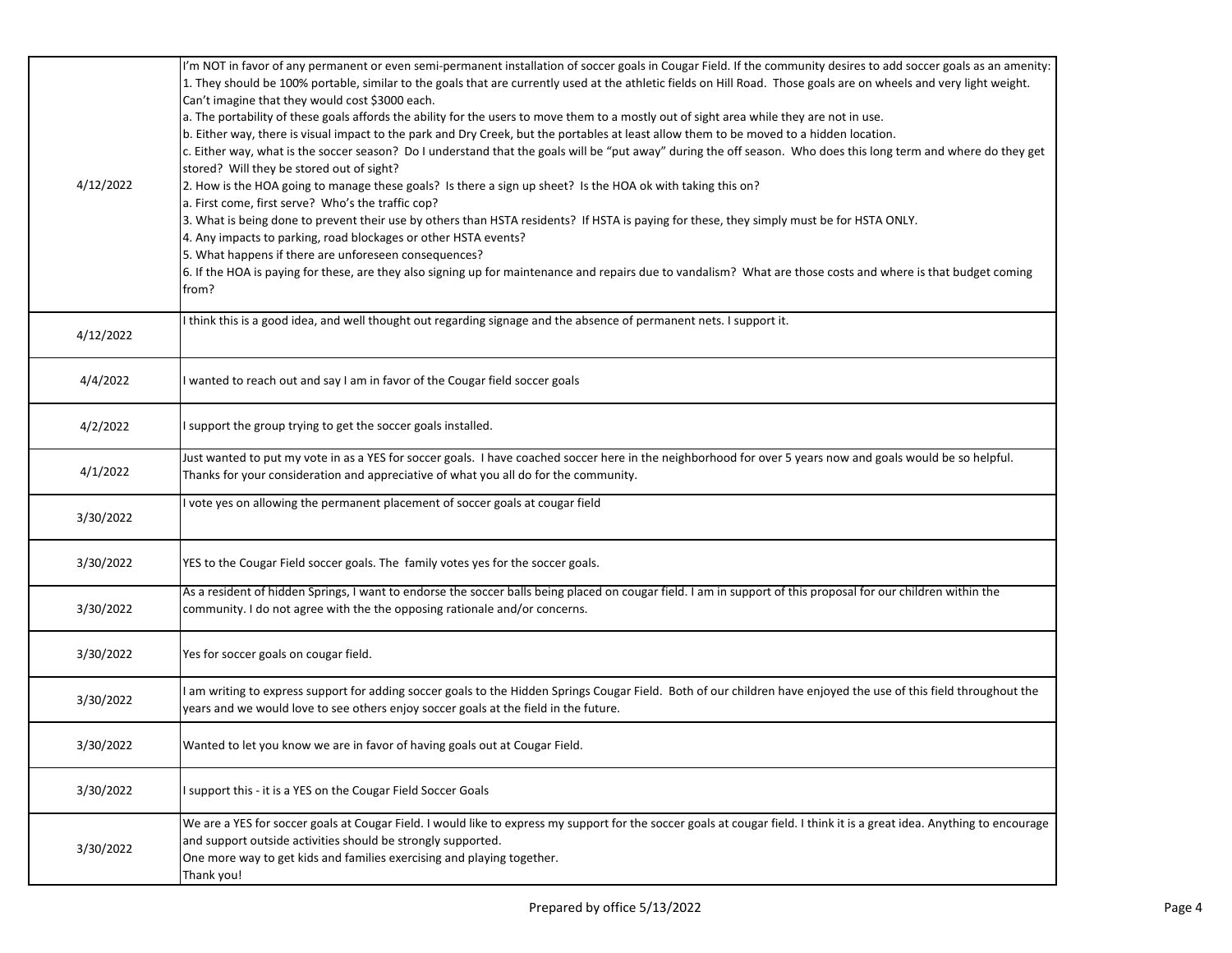| 3/30/2022 | YES to the Cougar Field soccer goals                                                                                                                                                                                                                                                                                                                                                                                                                                                                                                                                                                                                                                                                                                                                                                                                                                                                                                                                                                                                                                                                                                                                                                                                                                                                                                                     |
|-----------|----------------------------------------------------------------------------------------------------------------------------------------------------------------------------------------------------------------------------------------------------------------------------------------------------------------------------------------------------------------------------------------------------------------------------------------------------------------------------------------------------------------------------------------------------------------------------------------------------------------------------------------------------------------------------------------------------------------------------------------------------------------------------------------------------------------------------------------------------------------------------------------------------------------------------------------------------------------------------------------------------------------------------------------------------------------------------------------------------------------------------------------------------------------------------------------------------------------------------------------------------------------------------------------------------------------------------------------------------------|
| 3/30/2022 | As a neighbor to the open fields we are against permanent soccer goals that will change the character of our neighborhood year round. Right now the field is multi<br>use. People play soccer with cones and temporary nets. Children play all types of impromptu games. Permanent goals would limit the use for a limited number of<br>people.<br>Parking in the summer months is limited when hikers an trial bikers use the parking lot. Also the parking is overflow for the limited parking for events at the barn.<br>This section of the street is a convenient speed way entering and exiting to Dry Creek Road and is heavily trafficked. The street does not accommodate on street<br>parking well creating traffic issues and safety for the children of the neighborhood and those using the park.<br>In addition, there are no bathroom faculties at this location. Will the entrance to Hidden Springs be dotted with porta potties of game day. Open space should be<br>just that open space. Neighbors have to look at the goals all the time year round<br>disturbing the natural open space of Hidden Springs.Add permanent soccer goals and you change the general use. Now everyone and anyone can use the field.<br>Add permanent goals and now the field has limited use for a limited number of people and will create conflicts. |
| 3/30/2022 | Hi! I would like to vote yes in support of the soccer goals being placed in the field.                                                                                                                                                                                                                                                                                                                                                                                                                                                                                                                                                                                                                                                                                                                                                                                                                                                                                                                                                                                                                                                                                                                                                                                                                                                                   |
| 3/30/2022 | am writing to express a "No" vote on the soccer goals at this point. There seems to be a lot of misinformation and lack of communication and planning<br>concerning the structures at this point in time.                                                                                                                                                                                                                                                                                                                                                                                                                                                                                                                                                                                                                                                                                                                                                                                                                                                                                                                                                                                                                                                                                                                                                |
| 3/30/2022 | I believe a "No" vote is warranted. Thank you.                                                                                                                                                                                                                                                                                                                                                                                                                                                                                                                                                                                                                                                                                                                                                                                                                                                                                                                                                                                                                                                                                                                                                                                                                                                                                                           |
| 3/30/2022 | Our family is voting yes in support of the proposed soccer goals.                                                                                                                                                                                                                                                                                                                                                                                                                                                                                                                                                                                                                                                                                                                                                                                                                                                                                                                                                                                                                                                                                                                                                                                                                                                                                        |
| 3/30/2022 | I wanted to email in support of the soccer goals in Cougar Field.                                                                                                                                                                                                                                                                                                                                                                                                                                                                                                                                                                                                                                                                                                                                                                                                                                                                                                                                                                                                                                                                                                                                                                                                                                                                                        |
| 3/30/2022 | Hi there, we are a YES to the soccer goals at Cougar Fields. Thank you!                                                                                                                                                                                                                                                                                                                                                                                                                                                                                                                                                                                                                                                                                                                                                                                                                                                                                                                                                                                                                                                                                                                                                                                                                                                                                  |
| 3/30/2022 | think adding soccer goals at cougar field is a great idea!!                                                                                                                                                                                                                                                                                                                                                                                                                                                                                                                                                                                                                                                                                                                                                                                                                                                                                                                                                                                                                                                                                                                                                                                                                                                                                              |
| 3/30/2022 | Please add my vote to approve the addition of the Cougar Field soccer goals                                                                                                                                                                                                                                                                                                                                                                                                                                                                                                                                                                                                                                                                                                                                                                                                                                                                                                                                                                                                                                                                                                                                                                                                                                                                              |
| 3/29/2022 | say why not. I've coached so many kids in this neighborhood or the past 10 years and I totally understand the struggles and I absolutely love seeing kids out on<br>the fields with new dads coaching them so I am $\mathcal{Q}$ in favor of the new goals.                                                                                                                                                                                                                                                                                                                                                                                                                                                                                                                                                                                                                                                                                                                                                                                                                                                                                                                                                                                                                                                                                              |
| 3/29/2022 | Our household is in support of the proposal to install soccer goals at Cougar Field.                                                                                                                                                                                                                                                                                                                                                                                                                                                                                                                                                                                                                                                                                                                                                                                                                                                                                                                                                                                                                                                                                                                                                                                                                                                                     |
| 3/29/2022 | Expressing our full support for soccer goals. We believe it is critical that the facts be kept clear as this decision comes up for discussion.<br>1. The soccer practices already occur. Current arrangements demonstrate no conflict between the soccer players and other uses of the space<br>2. The soccer goal posts are removable during off season<br>3. The soccer goals will enhance the experience of players and support them in the sport.<br>Given these facts, all other arguments seem misguided and illogical. We fully support the addition of goal posts.                                                                                                                                                                                                                                                                                                                                                                                                                                                                                                                                                                                                                                                                                                                                                                               |
| 3/29/2022 | We are in support of soccer field at Humphries and Dry Creek. The field across Humphries could be used for a dog park/ a<br>win/ win situation.                                                                                                                                                                                                                                                                                                                                                                                                                                                                                                                                                                                                                                                                                                                                                                                                                                                                                                                                                                                                                                                                                                                                                                                                          |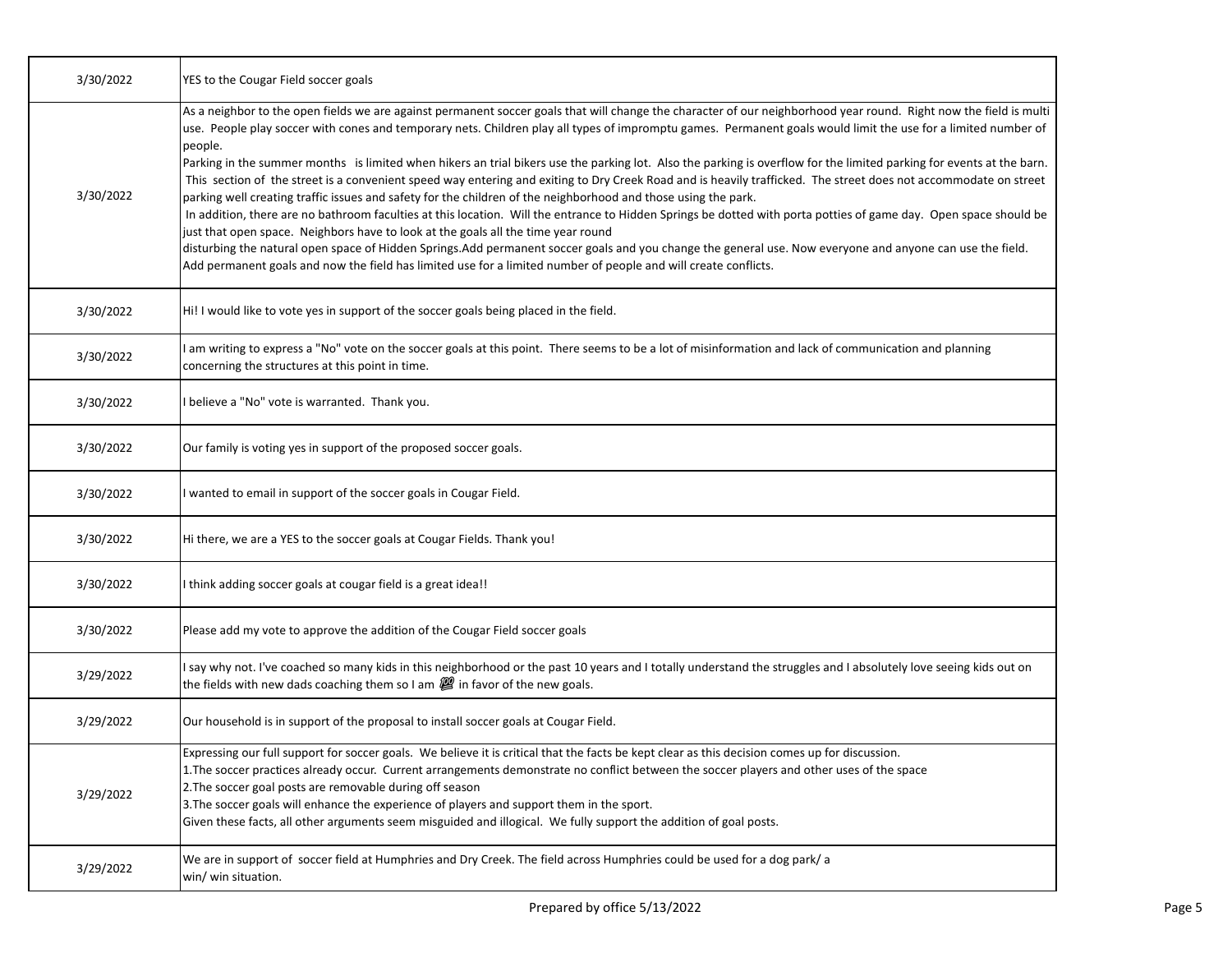| 3/29/2022 | In favor!                                                                                                                                                                                                                                                                                                                                                                                                                                                                                                                                                                                                                                                                                                                                                                                                                                                                                                                                                                                                                                                                                                                                                                                                                                                                                                                                                                                                                                                                                                                                                                                                                                                                                                                                                                                                                                                                                                                                                                                                          |
|-----------|--------------------------------------------------------------------------------------------------------------------------------------------------------------------------------------------------------------------------------------------------------------------------------------------------------------------------------------------------------------------------------------------------------------------------------------------------------------------------------------------------------------------------------------------------------------------------------------------------------------------------------------------------------------------------------------------------------------------------------------------------------------------------------------------------------------------------------------------------------------------------------------------------------------------------------------------------------------------------------------------------------------------------------------------------------------------------------------------------------------------------------------------------------------------------------------------------------------------------------------------------------------------------------------------------------------------------------------------------------------------------------------------------------------------------------------------------------------------------------------------------------------------------------------------------------------------------------------------------------------------------------------------------------------------------------------------------------------------------------------------------------------------------------------------------------------------------------------------------------------------------------------------------------------------------------------------------------------------------------------------------------------------|
| 3/29/2022 | wanted to email to say YES to the goals in Hidden Springs. I have several soccer playing girls. Thanks for your continued support!                                                                                                                                                                                                                                                                                                                                                                                                                                                                                                                                                                                                                                                                                                                                                                                                                                                                                                                                                                                                                                                                                                                                                                                                                                                                                                                                                                                                                                                                                                                                                                                                                                                                                                                                                                                                                                                                                 |
| 3/29/2022 | Yes to soccer goals on Cougar Field.                                                                                                                                                                                                                                                                                                                                                                                                                                                                                                                                                                                                                                                                                                                                                                                                                                                                                                                                                                                                                                                                                                                                                                                                                                                                                                                                                                                                                                                                                                                                                                                                                                                                                                                                                                                                                                                                                                                                                                               |
| 3/29/2022 | Mark me down as a yes!                                                                                                                                                                                                                                                                                                                                                                                                                                                                                                                                                                                                                                                                                                                                                                                                                                                                                                                                                                                                                                                                                                                                                                                                                                                                                                                                                                                                                                                                                                                                                                                                                                                                                                                                                                                                                                                                                                                                                                                             |
| 3/29/2022 | wanted to write in opposition of placing 2 permanent soccer goals at Cougar field. There are a few reasons for my opposing, but my main reason is that the field<br>can already be used for soccer. If you place a permanent structures, then it becomes a soccer field. I believe this is open space to be used for all outdoor<br>recreation, including sports such as lacrosse and football. Is it first come first serve? Who gets priority? Who wants to manage that schedule? I would assume and I<br>believe many others would assume that it is for soccer use once the permanent goals are in place.<br>This field has been used for the 12 years I've lived here for all kinds of sports. My son's coaches moved and set up their own goals for lacrosse many times, night<br>after night throughout the years. I would hate to see it limiting. Why not a storage shed for goals of all kinds, not just soccer?                                                                                                                                                                                                                                                                                                                                                                                                                                                                                                                                                                                                                                                                                                                                                                                                                                                                                                                                                                                                                                                                                         |
| 3/27/2022 | I want to register my strong opposition to the instalation of permanent soccer goals at Cougar Field.                                                                                                                                                                                                                                                                                                                                                                                                                                                                                                                                                                                                                                                                                                                                                                                                                                                                                                                                                                                                                                                                                                                                                                                                                                                                                                                                                                                                                                                                                                                                                                                                                                                                                                                                                                                                                                                                                                              |
| 3/27/2022 | Holy cow, what a Bru ha ha! I don't know if you're really "taking votes" via email. Seems a bit odd. But if you are, our vote is no to the goal posts.                                                                                                                                                                                                                                                                                                                                                                                                                                                                                                                                                                                                                                                                                                                                                                                                                                                                                                                                                                                                                                                                                                                                                                                                                                                                                                                                                                                                                                                                                                                                                                                                                                                                                                                                                                                                                                                             |
| 3/27/2022 | IN FAVOR of Soccer Goals at Cougar Field                                                                                                                                                                                                                                                                                                                                                                                                                                                                                                                                                                                                                                                                                                                                                                                                                                                                                                                                                                                                                                                                                                                                                                                                                                                                                                                                                                                                                                                                                                                                                                                                                                                                                                                                                                                                                                                                                                                                                                           |
| 3/27/2022 | Hello, I'd like to vote against permanent goal posts in Cougar field. I think it's great the kids practice there, but don't want to see permanent structures in that open<br>space. I think the school land makes much more sense to have all the fields and those permanent structures. Seeing the kids practice in that area is lovely, but I am<br>sure that it would become much more trafficked with permanent structures, and the traffic and parking is increased a great deal already when there are practices.<br>And if you make it permanent, in my opinion, it would get bad. The people who use it to bike and hike don't hold a candle to the amount of traffic that practices<br>bring, nor from events at the barn. Again, the school grounds make more sense. I am not in favor. I will say, it's not possible to disagree, with the vehemence that<br>David posts with and with some rude comrades of his. I also don't love that the driver of this is kind of a bully with his posts. If that's what we have to look forward,<br>not in favor at all. Lastly, I would think that those that are impacted most (who live in that area), should have a strong say. I really doubt that the ones that use it<br>live right there. If so, there wouldn't be all of the added cars overflowing from that little parking lot. Thanks for taking this into account. Adding on to my wife's<br>comments. I've read the comments now on the Facebook site. I can see that what is proposed as 'seasonal', is planned to be permanent and would become so<br>quickly. What is proposed to be for 'our' kids, is already being proposed that there would be teams coming from outside the community to use or even rent the<br>fields. This means absolutely that parking would become a nightmare. This would also absolutely impact the people in the neighborhood in that area very<br>negatively. I vote no to the goal posts. I think my wife's comment makes sense - install posts near the school. |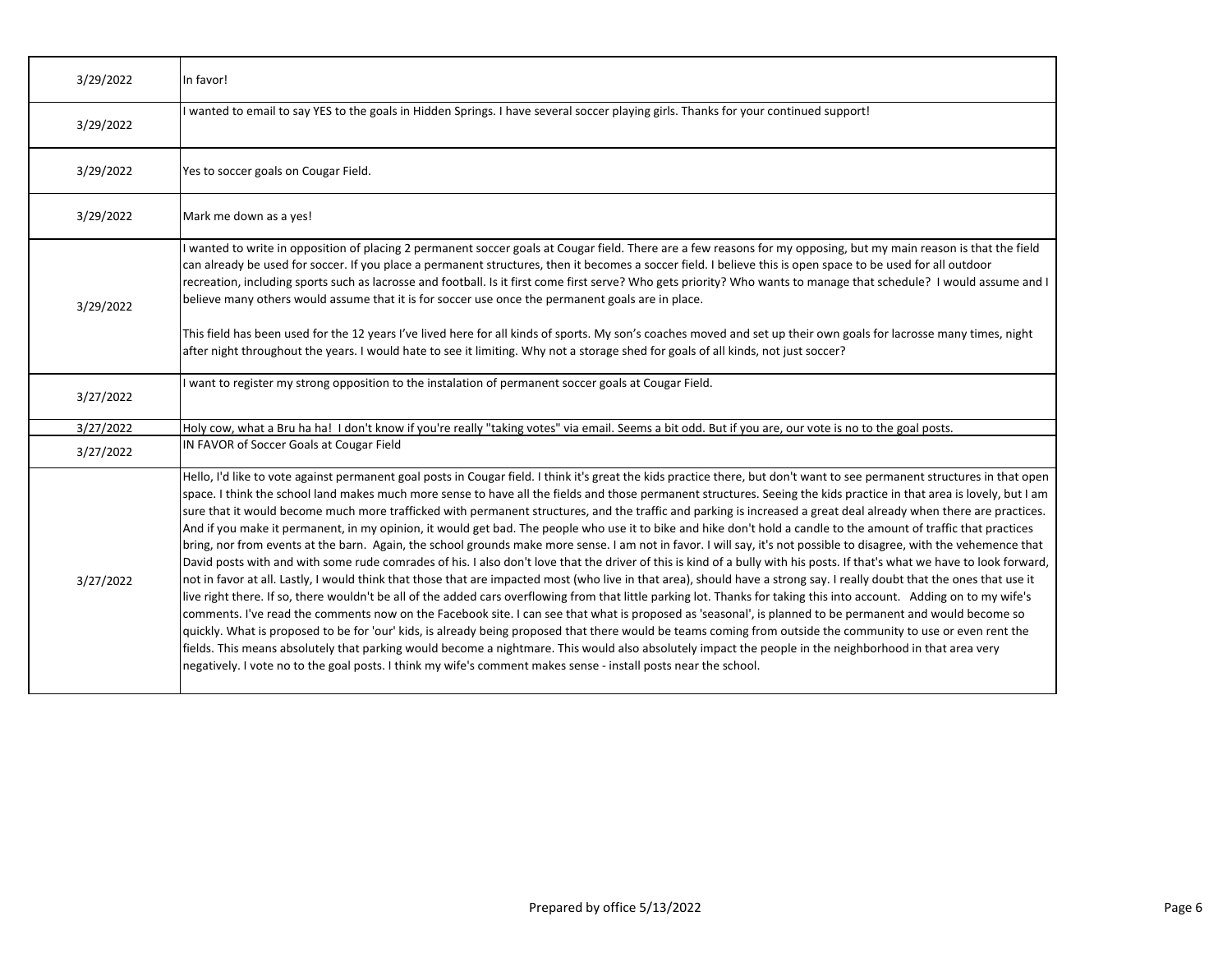| 3/27/2022 | am not in favor of devoting Cougar field to any use that even hints of an organized use. Right now residents go to Cougar field anytime they want, and they<br>courteously use the field independently or or in small groups. Use is sporadic and spontaneous and consists of a variety of different activities. I have seen people<br>flying kites, radio controlled planes, and drones. I have seen field hockey, lacrosse,, football, baseball and softball activities, but all these activities were sporadic,<br>nonrepetitive, and used temporary fixtures that they completely removed when they were done. As far as I know, no one has ever disturbed nor disrupted any of<br>these activities. Permanent fixtures left in place inhibits or limits the flexibility of these other uses and users and their spontaneity. Optimist park down along hill<br>road has many of the same types of uses as Cougar Field including soccer tournaments and they use temporary facilities, to preserve the area for other uses.<br>Organized repetitively scheduled use by any group also limits the spontaneity of use by other residents. Right now this field functions as a prized and well used<br>community resource. Please avoid scheduling large repetitive sporting events or practices as this does impact residents in the dry creek area. The school has most<br>of the facilities for organized athletic activities. I suggest that these type activites be put there. There has been some discussion that the open space committee<br>will make this decision. I am sure the council knows this is there decision. The open space committee can recommend a course of action, but I want the town<br>council to understand that Cougar Field is more like the village green, south meadow, and dry creek meadow grassy areas. It has a completely different character,<br>and different uses, problems, and solutions than the vast majority of our open space. I suggest the town council also consult with the the town managers as they<br>may be more versed in the management issues and challenges of these other grassy areas. |
|-----------|------------------------------------------------------------------------------------------------------------------------------------------------------------------------------------------------------------------------------------------------------------------------------------------------------------------------------------------------------------------------------------------------------------------------------------------------------------------------------------------------------------------------------------------------------------------------------------------------------------------------------------------------------------------------------------------------------------------------------------------------------------------------------------------------------------------------------------------------------------------------------------------------------------------------------------------------------------------------------------------------------------------------------------------------------------------------------------------------------------------------------------------------------------------------------------------------------------------------------------------------------------------------------------------------------------------------------------------------------------------------------------------------------------------------------------------------------------------------------------------------------------------------------------------------------------------------------------------------------------------------------------------------------------------------------------------------------------------------------------------------------------------------------------------------------------------------------------------------------------------------------------------------------------------------------------------------------------------------------------------------------------------------------------------------------------------------------------------------------------------------------------------------------|
| 3/27/2022 | Our family is 100% behind putting permanent soccer goals in the Cougar Field. I think it's what is best for our children and this community. Please mark me and my<br>husband down as supporters.                                                                                                                                                                                                                                                                                                                                                                                                                                                                                                                                                                                                                                                                                                                                                                                                                                                                                                                                                                                                                                                                                                                                                                                                                                                                                                                                                                                                                                                                                                                                                                                                                                                                                                                                                                                                                                                                                                                                                    |
| 3/27/2022 | Please let this email serve as my vote in declining the soccer goals in Cougar fields. I feel that the school is a much better location. As soon as those posts go up,<br>we'll have other soccer groups and teams coming to our neighborhood etc and there's no way to enforce who's a resident and who's not. I'm not looking for my<br>HOA dollars to become a public park. Please let me know if you need anything further from us.                                                                                                                                                                                                                                                                                                                                                                                                                                                                                                                                                                                                                                                                                                                                                                                                                                                                                                                                                                                                                                                                                                                                                                                                                                                                                                                                                                                                                                                                                                                                                                                                                                                                                                              |
| 3/27/2022 | I'm emailing to vote yes for installing the soccer goal posts.                                                                                                                                                                                                                                                                                                                                                                                                                                                                                                                                                                                                                                                                                                                                                                                                                                                                                                                                                                                                                                                                                                                                                                                                                                                                                                                                                                                                                                                                                                                                                                                                                                                                                                                                                                                                                                                                                                                                                                                                                                                                                       |
| 3/26/2022 | am very concerned about the proposed soccer field. The FaceBook rumblings on this matter are extremely toxic. Mean, bullying, vicious, if you don't share their<br>same opinion you get hammered and are bullied. Many have quit communicating on FB because of the toxicity. There are more of us that oppose this project<br>than indicated on FB and we are mobilizing behind the scenes. This is a highly inflamed issue. There are many who oppose the soccer field, and with the people<br>behind it having nasty temperaments doesn't help. We don't want bad attitudes out here, where we live. We can log out of FB but when these people with<br>temperaments occupy our fields and spaces is just going to bring trouble. There are many reasons I am opposed to the field. Our area enjoys open beautiful<br>spaces and don't want extra people traffic, vehicle traffic, noise, trash, parking issues backing up into the neighborhood and overcrowding in the parking lot.<br>Communities from Boise are already wanting to use the "new field". We do not want more outside traffic here. It just ruins our open spaces concept. This is not<br>what we want for our beautiful spaces at our entrance. Once we lose the open spaces it is gone forever. Our homes will lose value. The field should be for<br>everyone and multi-use. We are not opposed to the kids using it just like they have been. Why don't they use the school? All of their needs would be taken care<br>of there. I think the community needs time for meetings as there are very strong opinions on both sides.                                                                                                                                                                                                                                                                                                                                                                                                                                                                                                                                             |
| 3/26/2022 | would like to let you know that I am in support for the soccer field.                                                                                                                                                                                                                                                                                                                                                                                                                                                                                                                                                                                                                                                                                                                                                                                                                                                                                                                                                                                                                                                                                                                                                                                                                                                                                                                                                                                                                                                                                                                                                                                                                                                                                                                                                                                                                                                                                                                                                                                                                                                                                |
| 3/26/2022 | Opinions requested so here is our vote (a) - No to permanent soccer goals. Use temporary goals and enjoy the field when needed, but permanent goals would<br>attract whoever from wherever to use our field. Which would be a parking issue potentially. No way to know who is using the field - if it was a HS Resident or not.<br>And if an event at the field and barn at the same time that's a lot of cars in the hood. Happy to defer to whatever the majority wants, just our input.                                                                                                                                                                                                                                                                                                                                                                                                                                                                                                                                                                                                                                                                                                                                                                                                                                                                                                                                                                                                                                                                                                                                                                                                                                                                                                                                                                                                                                                                                                                                                                                                                                                          |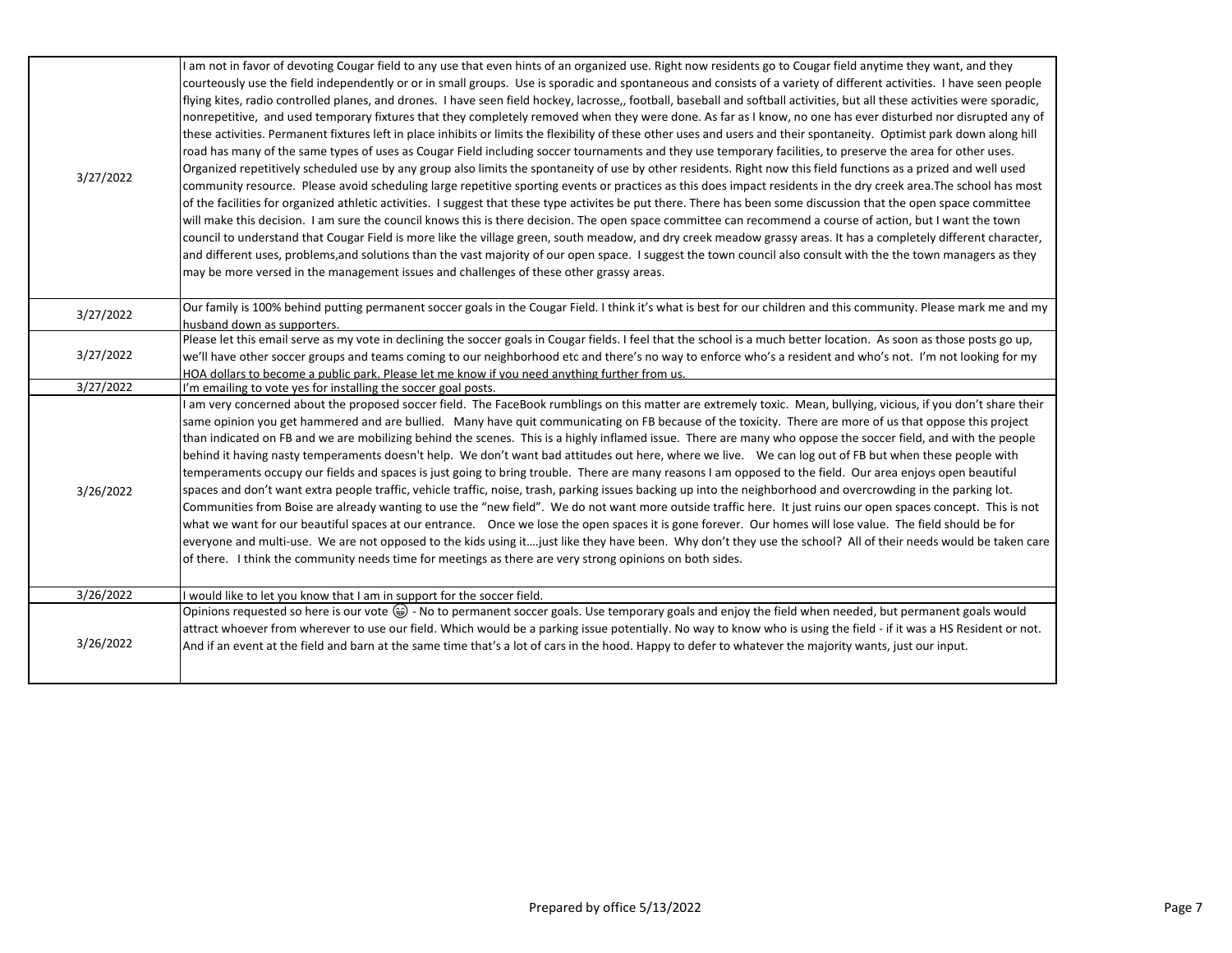| 3/26/2022 | Our family is in full support of soccer goals. We have yet to read or think of on our own a valid reason as to why they are not a good idea, detrimental or harmful<br>to the community, but the benefits go on and on. Yes please.Yes please! Yes please! What she said Just a few more things to bring up:<br>1. I live by the field. Not once have I ever been disturbed by the kids using these fields. I actually enjoy seeing them out there. Noise has never been an issue.<br>2. The parking has not been an issue either. The people who jam up the lot are actually commuter bikers that use that parking lot instead of the one on Dry Creek<br>that is meant for trail use. I'd rather see it used by our neighbors.<br>3. These kids aren't out there all day/ every day. I'm assuming their practice runs 2, evenings a week for 1-11/2 hours? This leaves plenty of time they are not<br>being used. Even though they are big enough for everyone to use at the same time.<br>4. This takes traffic off our roads. Being able to practice out here is huge for these families instead of commuting into Boise or Meridian to play with teams there.<br>5. It creates a sense of community. I can't say enough about how nice it was to have my kids play with kids right in the neighborhood coached by parents in the<br>neighborhood. We met so many wonderful families because of this.<br>6. This is a planned community that is suppose to have things here so we don't have to commute. This is one way we can create that environment.<br>7. Most importantly, it's for the kids. Things like this, the bike park, the skating rink create an great experience for them right here in their own neighborhood.                                                                                                                                                                                                                                                                                                                                                                                                                                                                    |
|-----------|--------------------------------------------------------------------------------------------------------------------------------------------------------------------------------------------------------------------------------------------------------------------------------------------------------------------------------------------------------------------------------------------------------------------------------------------------------------------------------------------------------------------------------------------------------------------------------------------------------------------------------------------------------------------------------------------------------------------------------------------------------------------------------------------------------------------------------------------------------------------------------------------------------------------------------------------------------------------------------------------------------------------------------------------------------------------------------------------------------------------------------------------------------------------------------------------------------------------------------------------------------------------------------------------------------------------------------------------------------------------------------------------------------------------------------------------------------------------------------------------------------------------------------------------------------------------------------------------------------------------------------------------------------------------------------------------------------------------------------------------------------------------------------------------------------------------------------------------------------------------------------------------------------------------------------------------------------------------------------------------------------------------------------------------------------------------------------------------------------------------------------------------------------------------------------------------------------|
| 3/26/2022 | am in favor of the soccer goals! Children should always get first priority over dogs!                                                                                                                                                                                                                                                                                                                                                                                                                                                                                                                                                                                                                                                                                                                                                                                                                                                                                                                                                                                                                                                                                                                                                                                                                                                                                                                                                                                                                                                                                                                                                                                                                                                                                                                                                                                                                                                                                                                                                                                                                                                                                                                  |
| 3/26/2022 | This email is to indicate a YES vote for the soccer goals donation. Hi! Sounds like you are accepting input/votes on the proposed Cougar field soccer goals - we vote<br>yes! We'd love to have that option for the kids to play soccer there! Thanks!                                                                                                                                                                                                                                                                                                                                                                                                                                                                                                                                                                                                                                                                                                                                                                                                                                                                                                                                                                                                                                                                                                                                                                                                                                                                                                                                                                                                                                                                                                                                                                                                                                                                                                                                                                                                                                                                                                                                                 |
| 3/26/2022 | am emailing you in regards to the soccer field proposal. I would like to vote yes for the field. I believe this would encourage kids and adults to come together,<br>have some fun while getting exercise. It's a great way to bring the community together and promote all around health.                                                                                                                                                                                                                                                                                                                                                                                                                                                                                                                                                                                                                                                                                                                                                                                                                                                                                                                                                                                                                                                                                                                                                                                                                                                                                                                                                                                                                                                                                                                                                                                                                                                                                                                                                                                                                                                                                                             |
| 3/26/2022 | Thank you for the opportunity to comment on the proposed addition of soccer goals at Cougar Field. I was initially indifferent to the proposal and wanted to allow<br>the HSTA comment period and policies arrive at a solution that had the greatest support from our neighbors. The advertised comment period was from 2/7/22 to<br>3/8/22. After the close of the comment period, the "project advocate" appears to have not received the positive response he wanted - and has chosen to<br>undertake what I see as a pushy and condescending lobbying campaign via social media. Its too bad he didn't get the approval he wanted, but that's how the<br>process sometimes goes. For reasons in part related to the advocate's failure to respect the official process to gather comments from our neighbors (who have<br>every right to object to his proposal) and the final decision of HSTA - I am now in opposition to the proposed addition of soccer goals. I have three reasons, beyond<br>what I mention above:<br>1.As is, Cougar Field has accommodated youth sports of many types for years including lacrosse, soccer and others. Each sport has provided their own temporary,<br>movable equipment. I see no reason that permanent soccer goals are necessary. Soccer teams can continue to use portable goals. I suspect this is actually a better<br>solution since the size of the field can be adjusted to meet the age and skill-level of the players. Younger players use both smaller fields and smaller goals than the<br>permanent installation that is proposed.<br>2. Not installing permanent soccer goals ensures there will not be a conflict with the needs of other field users, such as the other sports (lacrosse, football) or<br>casual users like dog owners.<br>3.I understand that the intent is for the soccer nets to be removed when the goals are not in use. I suspect this will not actually occur over the long-term. It will<br>not be convenient and ultimately we should anticipate that the nets would just be left up - in conflict with the aesthetic, maintenance needs and wildlife<br>entrapment concerns described in the project proposal. |
| 3/26/2022 | was asked to send a vote on putting in soccer goals. My vote is No.                                                                                                                                                                                                                                                                                                                                                                                                                                                                                                                                                                                                                                                                                                                                                                                                                                                                                                                                                                                                                                                                                                                                                                                                                                                                                                                                                                                                                                                                                                                                                                                                                                                                                                                                                                                                                                                                                                                                                                                                                                                                                                                                    |
| 3/26/2022 | Morning, I meant to get this comment in sooner but here it is. I support the addition of soccer nets at cougar field. It is a great addition for the community and it's<br>kids. Not having to drive out of the neighborhood to use nets is an asset for us, the coaches and parents. I have driven my kids down to the optimist fields to use<br>their nets many times and often times we cannot use the nets as the city has taken them down. I cannot think of a single reason of how this would impact anyone<br>negatively. The fields have been used for years for soccer practices and the school fields are also very busy with practices. One of the great things about this<br>neighborhood is the many parents who volunteer their time and put together teams of kids here in the neighborhood to play sports. This just makes their life<br>easier as well as every parent who has kids playing sports. Being able to stay here to practice is huge. Having nets for our kids to practice on not only helps them<br>hone their skills but also provides an activity to keep them busy. This is an active neighborhood and the addition of these nets fits the lifestyle of it's residents                                                                                                                                                                                                                                                                                                                                                                                                                                                                                                                                                                                                                                                                                                                                                                                                                                                                                                                                                                                                 |
| 3/25/2022 | Please consider this a vote against the soccer posts. We fully support additional recreational opportunities for everyone, BUT the visibility of having soccer posts<br>would inevitably attract more traffic from outside the area. Parking is already a concern for me and neighbors, let alone everyone else who will now come here to<br>use the field. We purchased with the love of all the open space. The area is already becoming crowded with additional neighborhoods going up around ours. Our<br>vote is no. Thank vou.                                                                                                                                                                                                                                                                                                                                                                                                                                                                                                                                                                                                                                                                                                                                                                                                                                                                                                                                                                                                                                                                                                                                                                                                                                                                                                                                                                                                                                                                                                                                                                                                                                                                   |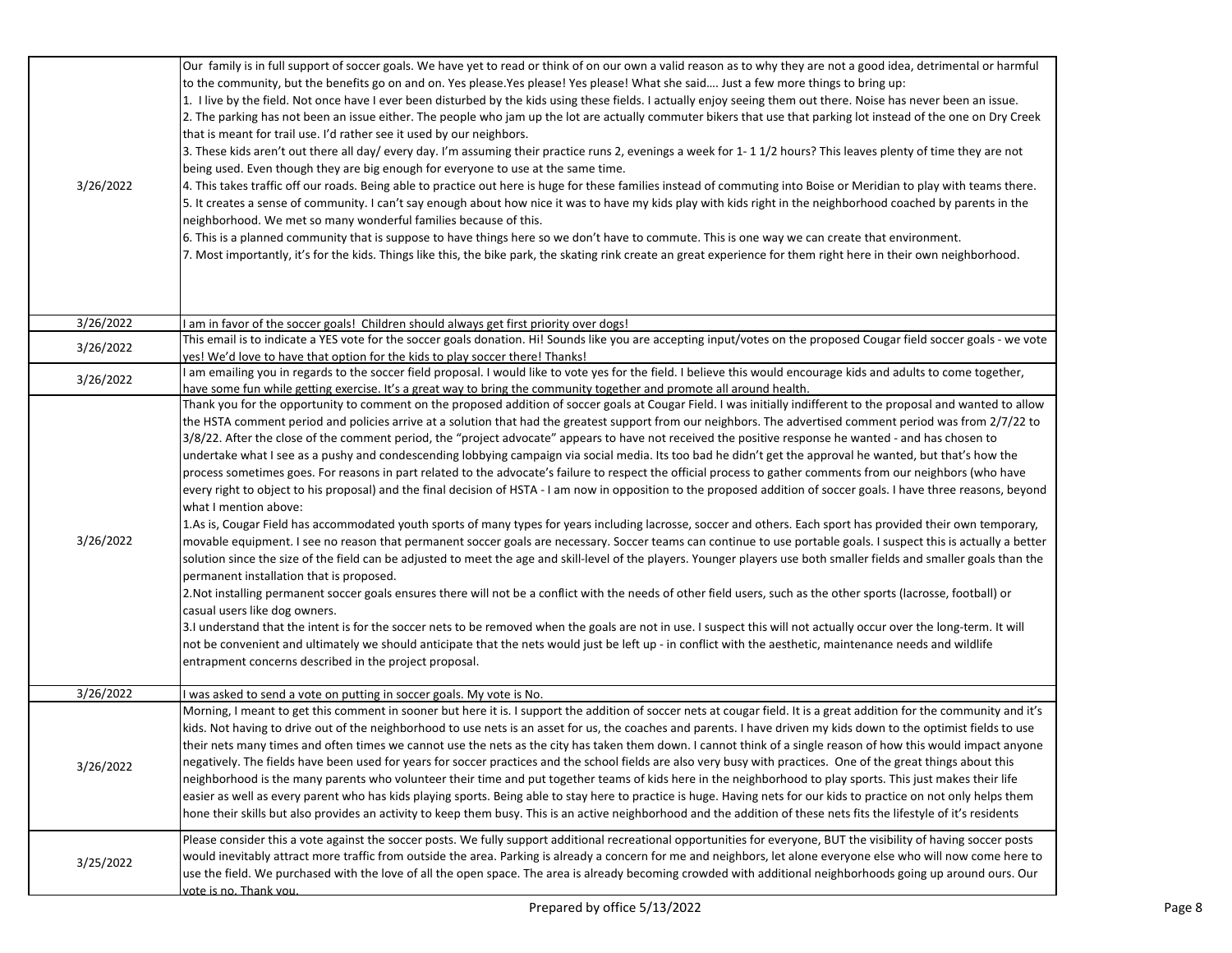| 3/25/2022 | Please vote yes in favor of instaling Cougar Field Soccer Goals Thank you for your consideration. Great add to our awesome hood !!                                                                                                                                                                                                                                                                                                                                                                                                                                                                                                                                                                                                                                                                                                                                                                                                                                                                                                                                                                                                                                                                                                                                                                                                                                                                                                                                                                                                                                                                                                                                                                                                                                                                                                                                                                                                                                                                                                                                                                                                                                                              |
|-----------|-------------------------------------------------------------------------------------------------------------------------------------------------------------------------------------------------------------------------------------------------------------------------------------------------------------------------------------------------------------------------------------------------------------------------------------------------------------------------------------------------------------------------------------------------------------------------------------------------------------------------------------------------------------------------------------------------------------------------------------------------------------------------------------------------------------------------------------------------------------------------------------------------------------------------------------------------------------------------------------------------------------------------------------------------------------------------------------------------------------------------------------------------------------------------------------------------------------------------------------------------------------------------------------------------------------------------------------------------------------------------------------------------------------------------------------------------------------------------------------------------------------------------------------------------------------------------------------------------------------------------------------------------------------------------------------------------------------------------------------------------------------------------------------------------------------------------------------------------------------------------------------------------------------------------------------------------------------------------------------------------------------------------------------------------------------------------------------------------------------------------------------------------------------------------------------------------|
| 3/25/2022 | Hi! I vote, Yes to the soccer goals! I'm a HS resident, mom, and volunteer soccer coach for my kids soccer YMCA teams. This would be so awesome to have!! So<br>ves please!                                                                                                                                                                                                                                                                                                                                                                                                                                                                                                                                                                                                                                                                                                                                                                                                                                                                                                                                                                                                                                                                                                                                                                                                                                                                                                                                                                                                                                                                                                                                                                                                                                                                                                                                                                                                                                                                                                                                                                                                                     |
| 3/25/2022 | Please count us as a "NO" vote for soccer goals being installed at the dog park. There is plenty of room at Hidden Springs Elementary or the field on Humphreys<br>across from the dog park for soccer practice. Off leash dogs and soccer don't mix - lets leave it as a dedicated dog park please.                                                                                                                                                                                                                                                                                                                                                                                                                                                                                                                                                                                                                                                                                                                                                                                                                                                                                                                                                                                                                                                                                                                                                                                                                                                                                                                                                                                                                                                                                                                                                                                                                                                                                                                                                                                                                                                                                            |
| 3/25/2022 | This is a vote yes for soccer goals. :)                                                                                                                                                                                                                                                                                                                                                                                                                                                                                                                                                                                                                                                                                                                                                                                                                                                                                                                                                                                                                                                                                                                                                                                                                                                                                                                                                                                                                                                                                                                                                                                                                                                                                                                                                                                                                                                                                                                                                                                                                                                                                                                                                         |
| 3/25/2022 | Please put me down as a YES vote for soccer goals at the field near the north entrance.                                                                                                                                                                                                                                                                                                                                                                                                                                                                                                                                                                                                                                                                                                                                                                                                                                                                                                                                                                                                                                                                                                                                                                                                                                                                                                                                                                                                                                                                                                                                                                                                                                                                                                                                                                                                                                                                                                                                                                                                                                                                                                         |
| 3/25/2022 | am very much in favor of soccer goals. Anything to keep our neighborhood kids in the hood.                                                                                                                                                                                                                                                                                                                                                                                                                                                                                                                                                                                                                                                                                                                                                                                                                                                                                                                                                                                                                                                                                                                                                                                                                                                                                                                                                                                                                                                                                                                                                                                                                                                                                                                                                                                                                                                                                                                                                                                                                                                                                                      |
| 3/25/2022 | We vote to support the soccer goals going up in Cougar Field.                                                                                                                                                                                                                                                                                                                                                                                                                                                                                                                                                                                                                                                                                                                                                                                                                                                                                                                                                                                                                                                                                                                                                                                                                                                                                                                                                                                                                                                                                                                                                                                                                                                                                                                                                                                                                                                                                                                                                                                                                                                                                                                                   |
| 3/25/2022 | am not in favor of this. It will add traffic to our already congested roads and neighborhood. In addition, it will incur additional HOA fees. HOA fees increase every<br>year as it is and with inflation will continue their steep increases. Open space as it is now, is much better for all.                                                                                                                                                                                                                                                                                                                                                                                                                                                                                                                                                                                                                                                                                                                                                                                                                                                                                                                                                                                                                                                                                                                                                                                                                                                                                                                                                                                                                                                                                                                                                                                                                                                                                                                                                                                                                                                                                                 |
| 3/25/2022 | am opposed to the goals as it is a capital improvement that is not just a onetime cost, but will continue to cost the HSTA(maintenance, vandalism, etc.), and thus<br>causing our HOA fees to potentially increase. I do not think the goals are a bad idea, I just don't want to pay for them as a resident. Also, I feel like the use would<br>not be limited to Hidden Springs residents, with the addition of the adjacent Cartwright Ranch subdivision, it is more than likely they would use the field as well.<br>Thus. HS residents will nay for it while others can and will use it.                                                                                                                                                                                                                                                                                                                                                                                                                                                                                                                                                                                                                                                                                                                                                                                                                                                                                                                                                                                                                                                                                                                                                                                                                                                                                                                                                                                                                                                                                                                                                                                                   |
| 3/25/2022 | vote in favor of the proposed soccer goals to be added to the unofficial dog park in Hidden Springs.                                                                                                                                                                                                                                                                                                                                                                                                                                                                                                                                                                                                                                                                                                                                                                                                                                                                                                                                                                                                                                                                                                                                                                                                                                                                                                                                                                                                                                                                                                                                                                                                                                                                                                                                                                                                                                                                                                                                                                                                                                                                                            |
| 3/25/2022 | Please consider this my vote in support of Hidden Springs kids and the installation of soccer goals at Cougar Field                                                                                                                                                                                                                                                                                                                                                                                                                                                                                                                                                                                                                                                                                                                                                                                                                                                                                                                                                                                                                                                                                                                                                                                                                                                                                                                                                                                                                                                                                                                                                                                                                                                                                                                                                                                                                                                                                                                                                                                                                                                                             |
| 3/25/2022 | We are AGAINST THE GOALS.                                                                                                                                                                                                                                                                                                                                                                                                                                                                                                                                                                                                                                                                                                                                                                                                                                                                                                                                                                                                                                                                                                                                                                                                                                                                                                                                                                                                                                                                                                                                                                                                                                                                                                                                                                                                                                                                                                                                                                                                                                                                                                                                                                       |
| 3/25/2022 | There should not be goals put up on cougar field. Thank you for all you do. I wanted to voice my concerns against the soccer goals being installed at cougar<br>field/dog park area.<br>Some concerns of mine are parking not being sufficient for the traffic flow.<br>Also dogs and kids should not be playing together, it's not safe for either. This is the only area in the ENTIRE neighborhood that dogs are allowed off leash and to<br>play fetch. Soccer can be played anywhere and there's many locations currently being utilized as well.<br>Also not every kid here plays soccer. If this is approved who's to say the football dad's or lacrosse dad's or whatever other sport are going to want something, we<br>can't accommodate everyone.<br>Many sports and teams already practice at the school and there is room there for this activity, along with the ability to get soccer nets on wheels that can be<br>stored on the side when not in season as is done at Optimist Park right down the hill.<br>Also having cleats played on that grass will destroy it and cost a lot of money to upkeep and maintain it.<br>It's a beautiful open area and I feel the metal posts would detract from that.<br>One of the options we voted on a few months ago was fencing this area in to make it a more official dog park, I'm not sure what became of this vote?<br>Lastly, I think there are more important things the HSTA has to spend money on like the upgrades to the sewer ponds, the excavator who's cleaning out the<br>wetlands, neighborhood activities returning post Covid. Paying for soccer goals and the increased maintenance of the field shouldn't be priority.<br>I'm sorry you're having to go through this again. I felt this issue was already decided per the last newsletter. I don't think it's right that one person/dad is taking to<br>social media to "drum up support" when 100s of people were already notified. There's over 800 homes in this community and not all of them have kids who play<br>soccer. I know there's no way to please everyone and no one size fits all approach here but I hope this helps share another point of view. |
| 3/25/2022 | would like the field to remain multi-purpose. Currently, this is the only spot in the community where dogs can fetch off leash and I love being able to play with my<br>dog there. I think that owners have done a good job of poop scooping, too. That said, I think that the field is big enough to share and as long as the field remains<br>multi-purpose. I vote yes for the goals.                                                                                                                                                                                                                                                                                                                                                                                                                                                                                                                                                                                                                                                                                                                                                                                                                                                                                                                                                                                                                                                                                                                                                                                                                                                                                                                                                                                                                                                                                                                                                                                                                                                                                                                                                                                                        |
| 3/25/2022 | I am writing in support of allowing soccer goals to be installed at Cougar Field. This proposal not only follows the principles our community founders intended, but<br>it embraces them! The proposal will enhance the common property value as well as our community members' quality of life. While we are a growing community,<br>geographic expansion is limited. Therefore, making improvements to our shared spaces cannot spark a population spike, but will rather improve the sense of<br>community and small-town feel for those of us already established here. I see the addition of a feature that will promote healthy living through recreation, and<br>education through teamwork and sportsmanship, as an asset to current and future generations of community members. Yes, we are a growing community, but<br>growing in kinship, strength, and new opportunities for adventure. The diversity of available resources and uses of those resources should reflect that.                                                                                                                                                                                                                                                                                                                                                                                                                                                                                                                                                                                                                                                                                                                                                                                                                                                                                                                                                                                                                                                                                                                                                                                                      |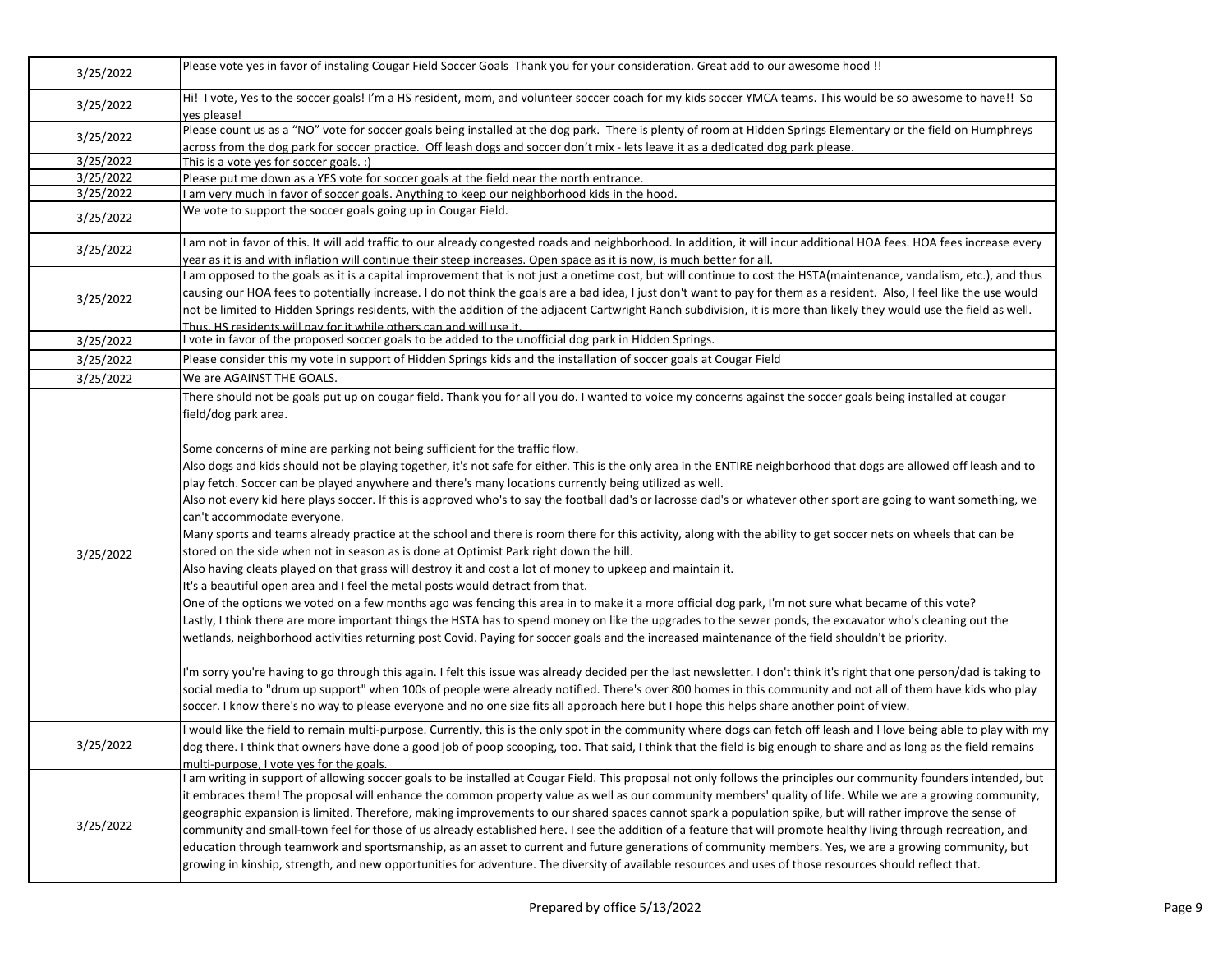| 3/25/2022 | am all for the soccer goals to be put in in Hidden Springs. It will only add to the outdoor activity in Hidden Springs and keep the kids busy and active.                                                                                                                                                                                                                                                                                                                                                                                                                                                                                                                                                                                                                                                                                                                          |
|-----------|------------------------------------------------------------------------------------------------------------------------------------------------------------------------------------------------------------------------------------------------------------------------------------------------------------------------------------------------------------------------------------------------------------------------------------------------------------------------------------------------------------------------------------------------------------------------------------------------------------------------------------------------------------------------------------------------------------------------------------------------------------------------------------------------------------------------------------------------------------------------------------|
| 3/25/2022 | Please note that I support the installation of the soccer goals. Please count my vote as a YES for the soccer goals in Cougar Field.                                                                                                                                                                                                                                                                                                                                                                                                                                                                                                                                                                                                                                                                                                                                               |
| 3/24/2022 | Hello- in response to the face book conversation, I am writing on behalf of 4 homes living in the vicinity of the projected soccer goal area on West Long Meadow<br>Dr., we are in strong opposition for the reason stated by our neighbor. About the parking,traffic, increased out side community flow and dangers to the children in<br>the area. We also have children and see the situation from both points of view but feel the safety and parking concerns out weight the need for soccer goals.<br>Thank you for always being a steward of the community first and doing what is in the best interest of all residents in general. We appreciate your time and efforts.                                                                                                                                                                                                   |
| 3/24/2022 | am a resident of Hidden Springs and also own a business here in the community. I recently became aware of the possibility of soccer goals being installed on<br>Cougar Field. I am very much FOR having this occur. My daughter is a soccer player, therefore sure, it would be fantastic to have goals in order for her to go over<br>there and practice shooting on real goals, as opposed to the cones we are currently using on the South Meadow lawn. Also, I am just a big believer in having more<br>recreational options for kids to play with In my opinion, installing two soccer goals would not greatly impact the other uses the field is currently used for. I believe<br>having soccer goals would be a very nice addition to our community and am very much in favor of this. Thank you for your consideration and time in reading this                            |
| 3/24/2022 | I realize this is after the allotted time frame for comments but after reading the posts on FB about the subject I thought I would chime in. When first reading about<br>the proposal we were concerned since we live close but didn't want to send a negative reply. We understand the reasoning to want such a set up. But after<br>hearing responses and attitudes we are casting a "no" vote for all the reasons that have been mentioned in the formal comments but also the whole community<br>needs to be represented; it's not just all about kids or retirees or dogs. The safety issue, noise and parking are really hard to ignore. It is already congested during<br>summer and wedding/event season. Hopefully our Open Space will remain just that. Thanks for listening.                                                                                            |
| 3/24/2022 | Hi! I'm in favor of soccer goals at the field next to the bike park. Great addition to our community for the kids to play. I vote yes on the soccer goals! I think it is a<br>great idea and will provide another avenue to keep our youth and community physically active and outdoors!                                                                                                                                                                                                                                                                                                                                                                                                                                                                                                                                                                                           |
| 3/17/2022 | wanted to submit a note of support for the soccer goals proposed for Cougar Field. My boys and I play soccer, and I'll bet my daughter will play soon, and this<br>would be a great amenity!                                                                                                                                                                                                                                                                                                                                                                                                                                                                                                                                                                                                                                                                                       |
| 3/8/2022  | This leter is in regards to the proposed soccer goals in the dog park. My initail repsonse was to say yes. However, after careful consideration, I believe that putting<br>soccer goals in the dog park would create more problems for this area. I'm concerned that dog owners will lose the only area they have for dogs to be off leash.<br>Other concerns include: Possible harm to wildlife, who monitors the area making sure the nets are down, trash is removed, etc. Price of putting the goals in th<br>epark, excessive traffic and parking issues (especially when games over lap events at the farm). I believe there are better places for th eproposed soccer goals.<br>Thank you for considering my concerns                                                                                                                                                       |
| 3/8/2022  | oppose this proposal for the following reasons:<br>• Concerned about maintenance costs for the HOA.<br>• The high volume of traffic and parking that may be created by having a permanent soccer field seemingly open to the public. The community will not have any<br>way to regulate this.<br>. Large events at the barn use the parking lot and overflow to the streets - there is too much potential for overcrowding on the streets.<br>. Permanent soccer goals notentially precludes the use of the field for other activities                                                                                                                                                                                                                                                                                                                                             |
| 3/7/2022  | Follow Up Comments: My biggest concern is just simply capacity and venue. From your perspective, that doesn't sound like that will be an issue. I'm just one of<br>many votes, but if there could be something written in that says they can be removed if usage becomes X or something like that, I don't see myself having an issue.<br>It wouldn't be my choice to see them in the field, but I'm not going to hold that back from the kids in our neighborhood over my preference. I personally would<br>love to see a field full of neighborhood bikes as the kids are playing. My gut says that it will be cars and folks from the new developments all around us. If that<br>became the case and our front entrance to HS became more of a cluster, I would want them to be pulled. The question of the day is, would they allow us to pull<br>thom if the latter hannened? |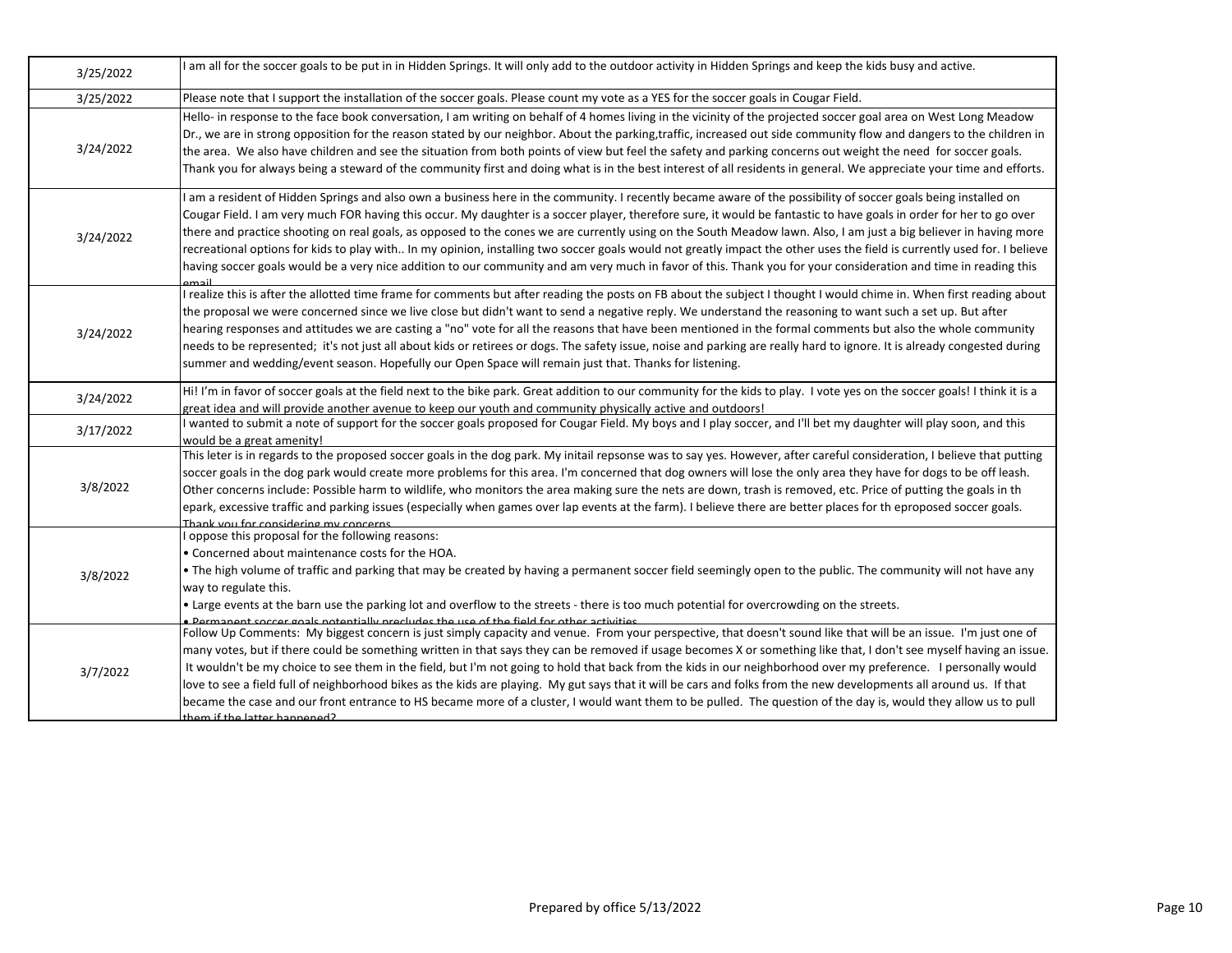|          | am opposed to permanent soccer goals at Cougar Field. As a soccer player and past youth coach, soccer is a great sport for our kids. But play should be in                                                                                                                                                                                                                                                                                                                                                                                                                                                                                                    |
|----------|---------------------------------------------------------------------------------------------------------------------------------------------------------------------------------------------------------------------------------------------------------------------------------------------------------------------------------------------------------------------------------------------------------------------------------------------------------------------------------------------------------------------------------------------------------------------------------------------------------------------------------------------------------------|
| 3/6/2022 | appropriate locations. My concerns with this location are:                                                                                                                                                                                                                                                                                                                                                                                                                                                                                                                                                                                                    |
|          | 1. Highly visible area representing HS that becomes an athletic field. Thereby eliminating a beautiful open space representing the foothills for all to enjoy at will.<br>What about the increase in congestion and litter or clothing left behind?<br>2. People will eventually come to use the field, of all agesfor a pick up game or new place to schedule practices. Regardless of a sign saying residents only. It's the<br>reality of demand.<br>3. Safety issues with a space surrounded by 2 busy streets.<br>4. Increased encroachment on the wetlands and dry creek bird populations.<br>5. Liability for injuries, on the field or with vehicles. |
|          | 6. Unsightly turf damage in front of the goals and repairs. The goal area gets run down to dirt. What about visible wear and tear and maintenance? Or costs when<br>vandals damage the goal posts?                                                                                                                                                                                                                                                                                                                                                                                                                                                            |
|          | Wonderful options exist for soccer all around, already paid for and in suitable places. Optimus Fields for example or HS School. Cougar Field is an open space for                                                                                                                                                                                                                                                                                                                                                                                                                                                                                            |
|          | all. Be it the dog walkers, acceptable sports use as it is now, a quiet place to walk to, kite flying, parents with youngsters in strollers or even those who enjoy the                                                                                                                                                                                                                                                                                                                                                                                                                                                                                       |
|          | uncluttered beauty as they drive by. Is it right to focus on a specific group, and then require the rest to incur costs while being limited or even loosing their space?                                                                                                                                                                                                                                                                                                                                                                                                                                                                                      |
|          | Please consider diversity and all ages when voting, and who long term would police this as an athletic field.                                                                                                                                                                                                                                                                                                                                                                                                                                                                                                                                                 |
|          | We are opposed to the Soccer Goal installation at Cougar Field. While we totally support anything to get kids outside, being that this is the only "legal" off leash                                                                                                                                                                                                                                                                                                                                                                                                                                                                                          |
|          | area in the subdivision, I wonder who will take precedence when the 4-5 teams want to practice or will a future addendum be removing the off leash allowance.                                                                                                                                                                                                                                                                                                                                                                                                                                                                                                 |
| 3/6/2022 | Has anyone thought to approach the school about using the huge field where there is a baseball diamond already in place? Seems it would be more convenient to                                                                                                                                                                                                                                                                                                                                                                                                                                                                                                 |
|          | the subdivision, is currently being used to practice football etc. and has better parking facilities. Cougar Field is not just a place for dogs to "go to the bathroom". If                                                                                                                                                                                                                                                                                                                                                                                                                                                                                   |
|          | you will notice, a 30 days comment period on this subject took place a couple of months ago resulting in the rejection of the proposal. The revision adding                                                                                                                                                                                                                                                                                                                                                                                                                                                                                                   |
|          | removable to the request in no way addresses the negative concerns brought forth in the previous as well as current comment period. I hope the board stands                                                                                                                                                                                                                                                                                                                                                                                                                                                                                                   |
|          | firm on their original decision and rejects this again.                                                                                                                                                                                                                                                                                                                                                                                                                                                                                                                                                                                                       |
|          | This revised proposal is merely "lipstick on a pig". No offense intended to pigs                                                                                                                                                                                                                                                                                                                                                                                                                                                                                                                                                                              |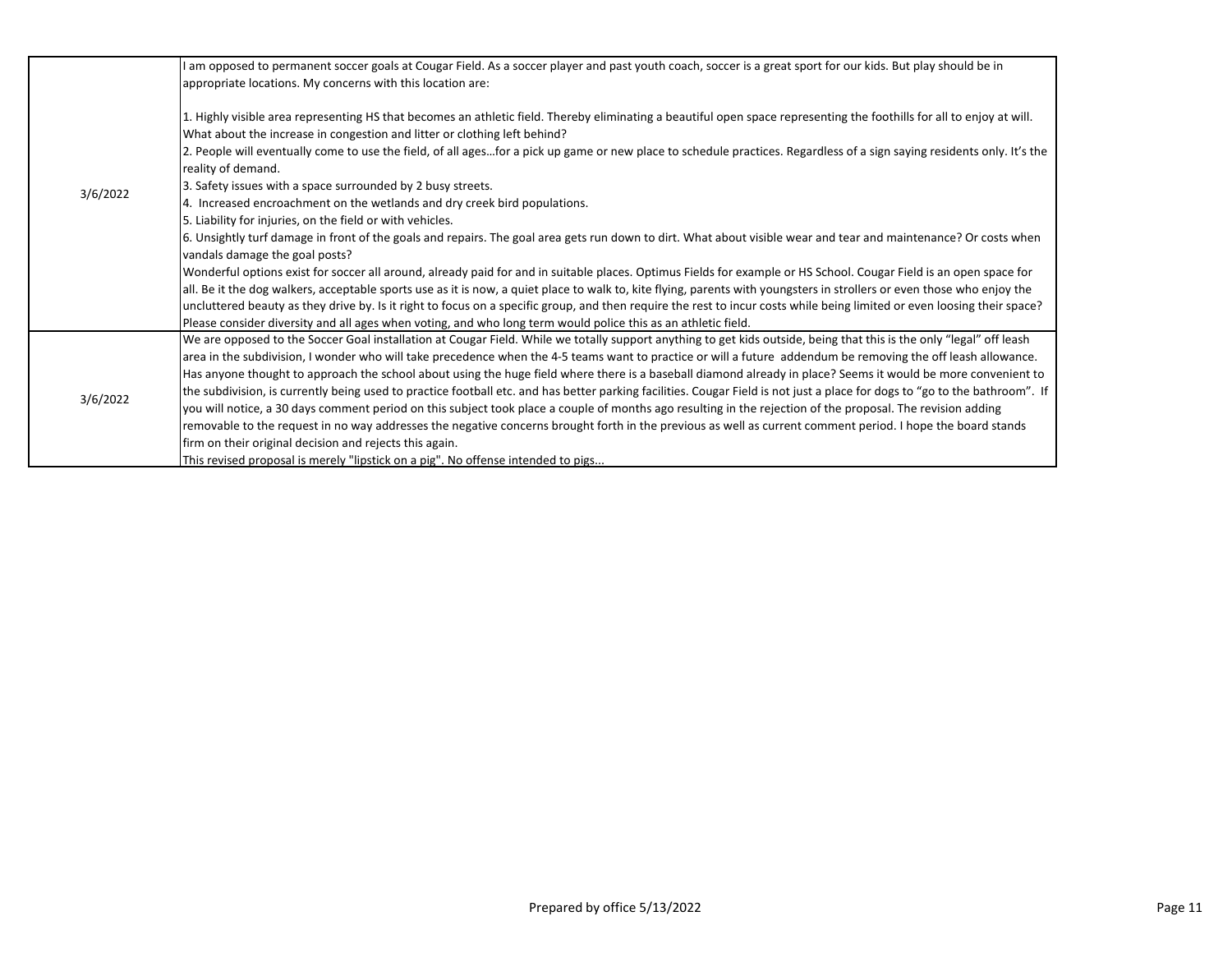| 3/6/2022 | wants to enter Hidden Springs with a crowded, noisy, busy atmosphere. Hidden Springs deserves, and we should work to keep a beautiful, quiet and peaceful<br>open spaces - especially at our only back entrance. The parking at Cougar Field is already at full capacity, frequently, with people and their dogs, hikers, bikers.<br>There is no parking for a Soccer Field, (and we don't want more parking for a soccer field) and would very much promote overuse of this area damaging greenery<br>and atmosphere. There would be heavier traffic, dangerous to adults, kids, animals and other vehicles. There would be more noise, trash and it would also invite<br>crime. It would very much diminish the quality and atmosphere of all of Hidden Springs in general, and especially to those of us that live near. No one in the<br>neighborhood is going to want to drive home and have this meet us. This isn't what we want to view and hear at our homes. Those of us that live near and in view<br>of this area already experience trash blowing over to our property from the bike park and noise from the Barn rental and we do not want to add to what we<br>already have to deal with. Keep the Soccer Field at the Elementary School. The school location is more than equipped to handle all the soccer needs as it has the<br>field, space and parking. Let's keep Hidden Springs peacefuland beautiful. HOA - Policy 500 Cougar Fields soccer goals . You list the goals as an improvement<br>and their advocate contacted homeowners with the direct line of sight. Not true. We were never contacted by such advocate. I have talked to many homeowners<br>in line of sight and they all have some concerns of this moving forward. I find it hard to swallow that we are paying more HOA dues and giving up open space.<br>\$6200 for installation sure could be spent better on some of the things that have been neglected for years; Dead trees ,sewer smells from the street swamp<br>conditions and irrigation issues at the corner of Humphrys and Long Meadow. The open space now has all homeowners using the park for different uses: dogs play<br>soccer practice , lacrosse, hang gliding ,flag football. Putting in a permanent goal post you have a soccer field. So many reasons for not doing that. The open<br>spaces should be natural, beautiful enjoyable for everybody. To add 8' x 24' white poles is not natural or beautiful adding signage to the entrance is not natural or<br>beautiful the field just became a soccer field. Looking at other fields in Boise none have permanent post installed. Let's not make Cougar Field the first one. Extra<br>maintenance costs are coming you can't mow the grass like you used too. Now he's trimming around the polls. The polls are going to be used as a jungle gym for<br>the older kids. Who going to monitor and enforce nets? Permanent goals are also hard on the field itself always the same traffic pattern what about the next step<br>is lacrosse getting their own goal ,flag football they need goal posts where do you stop.The parking is already packed when there's practice. A soccer field is going<br>to bring in more traffic with games. We have many outside people coming to use the parking space as it is,bike road teams mountain bike teams cross country ski<br>teams the overflow from the barn weddings and parties. It is not a safe place for kids getting across the road as it is . Just think bringing in more traffic, people<br>problems, noise, trash. Ask the people around the soccer fields of Hill Road about the increase in crime. Boise soccer clubs list on their Facebook page Hidden<br>Springs elementary school as a soccer field already. Keep it there, no need for permanent goals at Cougar Field. This is just not in alignment with the concept of<br>Hidden Springs open and beautiful spaces. |
|----------|----------------------------------------------------------------------------------------------------------------------------------------------------------------------------------------------------------------------------------------------------------------------------------------------------------------------------------------------------------------------------------------------------------------------------------------------------------------------------------------------------------------------------------------------------------------------------------------------------------------------------------------------------------------------------------------------------------------------------------------------------------------------------------------------------------------------------------------------------------------------------------------------------------------------------------------------------------------------------------------------------------------------------------------------------------------------------------------------------------------------------------------------------------------------------------------------------------------------------------------------------------------------------------------------------------------------------------------------------------------------------------------------------------------------------------------------------------------------------------------------------------------------------------------------------------------------------------------------------------------------------------------------------------------------------------------------------------------------------------------------------------------------------------------------------------------------------------------------------------------------------------------------------------------------------------------------------------------------------------------------------------------------------------------------------------------------------------------------------------------------------------------------------------------------------------------------------------------------------------------------------------------------------------------------------------------------------------------------------------------------------------------------------------------------------------------------------------------------------------------------------------------------------------------------------------------------------------------------------------------------------------------------------------------------------------------------------------------------------------------------------------------------------------------------------------------------------------------------------------------------------------------------------------------------------------------------------------------------------------------------------------------------------------------------------------------------------------------------------------------------------------------------------------------------------------------------------------------------------------------------------------------------------------------------------------------------------------------------------------------------------------------------------------------------------------------------------------------------------------------------------------------------------------------------------------------------------------------------------------------------------------------------------------------------------------------------------------------------------------------------------------------------------------------------------------------------------------------------------------------------------------------------------------------------------------------------------------|
| 3/4/2022 | would like to voice my support for soccer goals on Cougar field. The kids in this neighborhood need as many places to play as possible. I am a dog owner but there<br>are plenty of places to walk your dog and I am not sure that Cougar field is ideal anyway. As a community its important to support health activities and options for<br>the kids in the neighborhood including team supports. I am in favor of the installation of soccer goals at cougar field- If they need help, call me.                                                                                                                                                                                                                                                                                                                                                                                                                                                                                                                                                                                                                                                                                                                                                                                                                                                                                                                                                                                                                                                                                                                                                                                                                                                                                                                                                                                                                                                                                                                                                                                                                                                                                                                                                                                                                                                                                                                                                                                                                                                                                                                                                                                                                                                                                                                                                                                                                                                                                                                                                                                                                                                                                                                                                                                                                                                                                                                                                                                                                                                                                                                                                                                                                                                                                                                                                                                                                                                       |
| 3/4/2022 | would have concerns related to a soccer field at Cougar Field. My concerns are specifically related to;<br>1. increased traffic<br>2. parking issues<br>3. Speed ans safety concerns<br>non-residents of HSTA using the facility and causing wear and tear that would he a financial burden to the community                                                                                                                                                                                                                                                                                                                                                                                                                                                                                                                                                                                                                                                                                                                                                                                                                                                                                                                                                                                                                                                                                                                                                                                                                                                                                                                                                                                                                                                                                                                                                                                                                                                                                                                                                                                                                                                                                                                                                                                                                                                                                                                                                                                                                                                                                                                                                                                                                                                                                                                                                                                                                                                                                                                                                                                                                                                                                                                                                                                                                                                                                                                                                                                                                                                                                                                                                                                                                                                                                                                                                                                                                                             |
| 3/3/2022 | support the addition of soccer goals to cougar field.                                                                                                                                                                                                                                                                                                                                                                                                                                                                                                                                                                                                                                                                                                                                                                                                                                                                                                                                                                                                                                                                                                                                                                                                                                                                                                                                                                                                                                                                                                                                                                                                                                                                                                                                                                                                                                                                                                                                                                                                                                                                                                                                                                                                                                                                                                                                                                                                                                                                                                                                                                                                                                                                                                                                                                                                                                                                                                                                                                                                                                                                                                                                                                                                                                                                                                                                                                                                                                                                                                                                                                                                                                                                                                                                                                                                                                                                                                    |
| 3/2/2022 | appreciate the opportunity to express my concerns about the proposed installation of permanent soccer goals in Cougar Field. I agree with all of the concerns<br>expressed so far, and would like to add the following for consideration: Potential problems if non-residents begin using the fields: increased traffic, limited parking,<br>litter from spectators, increase in garbage to be collected, wear and tear on grass, vandalism of the nets, to name a few. Some of these would create additional<br>expense to the HOA, as well as the problem of how to police the area for resident use. Since there there is no informational at this point to determine the extent of<br>the potential negative impacts on the HS community, particularly homes in the surrounding neighborhoods, it seems difficult to make a decision in favor of this<br>proposal. Currently families can bring their own goals and enjoy the opportunity to play soccer. While permanent goals may be more convenient, there are<br>unanswered impacts that need to be addressed with clear guidelines about how to manage the field, potential on-going expenses created by this proposal, and<br>whether these are acceptable.                                                                                                                                                                                                                                                                                                                                                                                                                                                                                                                                                                                                                                                                                                                                                                                                                                                                                                                                                                                                                                                                                                                                                                                                                                                                                                                                                                                                                                                                                                                                                                                                                                                                                                                                                                                                                                                                                                                                                                                                                                                                                                                                                                                                                                                                                                                                                                                                                                                                                                                                                                                                                                                                                                                                    |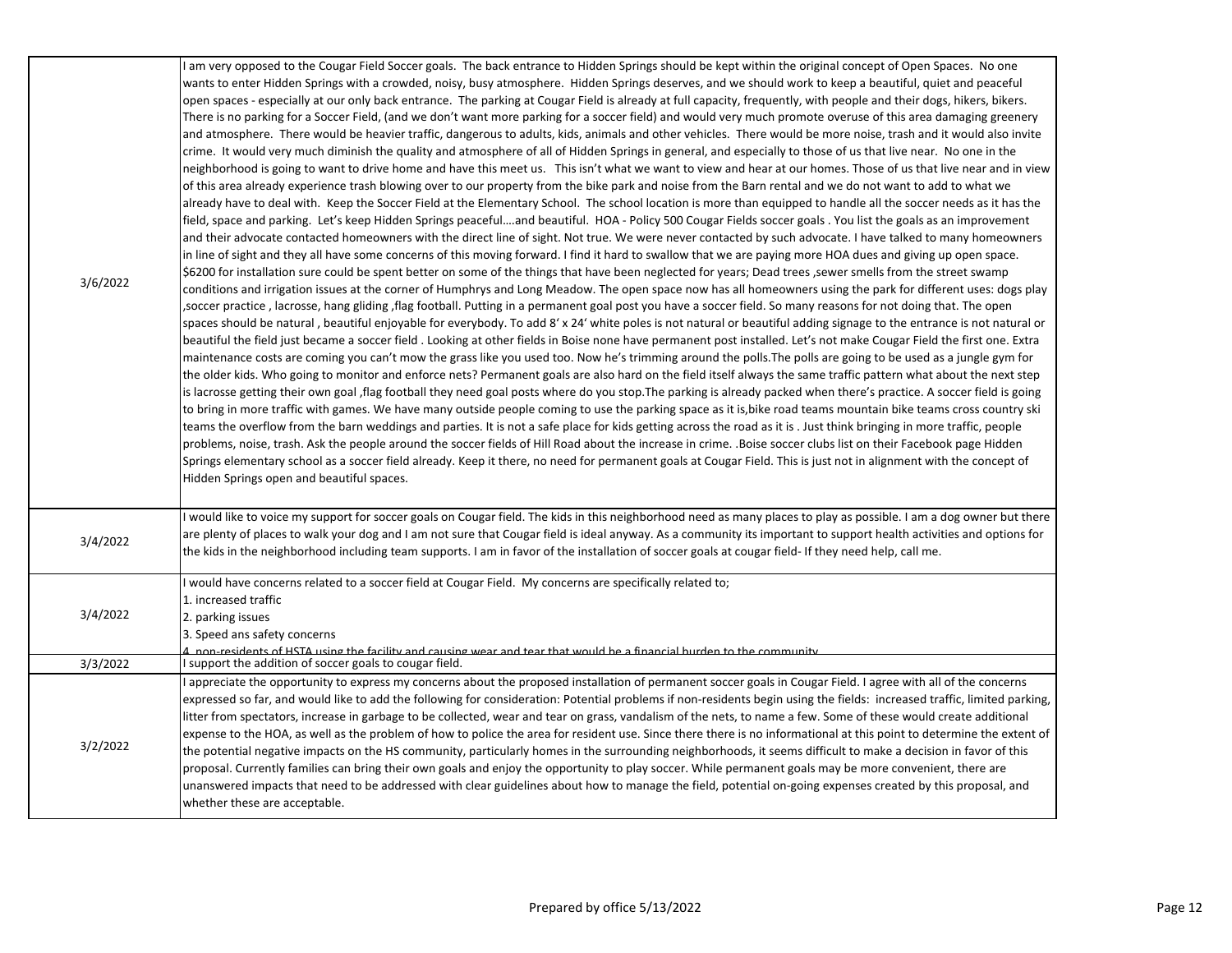| 3/1/2022  | am not in favor of the proposal. In short, it will change the existing character of that space that currently benefits the entire community in favor of an increased<br>benefit of a small group that already has access to practice there in the first place (which is fine). Also, despite signs that it is for Hidden Springs resident use only,<br>other groups will inevitably find out about this and use the park. It would be impossible to police that, as it would policing who is on a particular team that does<br>have Hidden Springs residents (1 Hidden Springs resident?, 5?, or maybe an aspiring club coach?). Thank you.                                                                                                                                                                                                                                                                                                                                                                                                                                                                                                                                                                                                                                                                                                                                                                                                                                                                                                                                                                                                                                                                                                                                                                                                                                                                                                                                                                                                                                                                                                                                                                                                                                                                                                                                                                                                                                                                                                                                                                                                                                                                                                                                                                                                                                                                                                                                                                                                                                                                                                                                                                                                                                                                                                                                                                                                                                                                                                                                                                                                                                                                                                                                                                                                                                                                                                                                                                                                                                                                                                                                                                                                                                                                          |
|-----------|----------------------------------------------------------------------------------------------------------------------------------------------------------------------------------------------------------------------------------------------------------------------------------------------------------------------------------------------------------------------------------------------------------------------------------------------------------------------------------------------------------------------------------------------------------------------------------------------------------------------------------------------------------------------------------------------------------------------------------------------------------------------------------------------------------------------------------------------------------------------------------------------------------------------------------------------------------------------------------------------------------------------------------------------------------------------------------------------------------------------------------------------------------------------------------------------------------------------------------------------------------------------------------------------------------------------------------------------------------------------------------------------------------------------------------------------------------------------------------------------------------------------------------------------------------------------------------------------------------------------------------------------------------------------------------------------------------------------------------------------------------------------------------------------------------------------------------------------------------------------------------------------------------------------------------------------------------------------------------------------------------------------------------------------------------------------------------------------------------------------------------------------------------------------------------------------------------------------------------------------------------------------------------------------------------------------------------------------------------------------------------------------------------------------------------------------------------------------------------------------------------------------------------------------------------------------------------------------------------------------------------------------------------------------------------------------------------------------------------------------------------------------------------------------------------------------------------------------------------------------------------------------------------------------------------------------------------------------------------------------------------------------------------------------------------------------------------------------------------------------------------------------------------------------------------------------------------------------------------------------------------------------------------------------------------------------------------------------------------------------------------------------------------------------------------------------------------------------------------------------------------------------------------------------------------------------------------------------------------------------------------------------------------------------------------------------------------------------------------------------------------------------------------------------------------------------------------------------------------------------------------------------------------------------------------------------------------------------------------------------------------------------------------------------------------------------------------------------------------------------------------------------------------------------------------------------------------------------------------------------------------------------------------------------------------------------|
| 2/28/2022 | wanted to share some concerns regarding the upcoming soccer field. I've always been a supporter of all things Hidden Springs and kids, but I have some concerns<br>with this one. In the summertime, there is no parking as it is between the bike park, trails, weddings and dog park use. I keep hearing people say that this will do<br>nothing to the current use of the field. I completely disagree. More people will be coming to use the field. Are there plans for additional parking? A kid will get<br>hit soon enough because people continue to park on both sides of the road during heavy use. The more we chew on it, and listen to the concerns of our<br>neighbors, the more we don't think it's a great idea. Initially we were excited thinking the kids could use it. However; the convenience of the goals isn't balancing<br>out with the capacity of the venue. When a home owner wants to go fetch their dog in the summer and a soccer game is being played (even just two kids), who<br>has the right away? Is it an open space where folks can go and play with their dog un-leashed or is it a soccer field? It is not as simple as whoever was there first<br>has the right away when it comes to dogs off leash. How do we control other teams from coming up and playing or practicing? We now have bike teams coming<br>up from other schools to use the trails and our neighborhood parking. What stops other teams from coming up and using the goals? Will there be un-sanctioned<br>games in the future? Is there any middle ground between a seasonal setup vs a permanent one? Could Hidden Springs build an equipment locker for the local<br>team to use? This would prevent non Hidden Springs use in the after hours while providing convenience to coach and teams?                                                                                                                                                                                                                                                                                                                                                                                                                                                                                                                                                                                                                                                                                                                                                                                                                                                                                                                                                                                                                                                                                                                                                                                                                                                                                                                                                                                                                                                                                                                                                                                                                                                                                                                                                                                                                                                                                                                                                                                                                                                                                                                                                                                                                                                                                                                                                                                                                                                                                                      |
| 2/28/2022 | we support the Soccer Goals-                                                                                                                                                                                                                                                                                                                                                                                                                                                                                                                                                                                                                                                                                                                                                                                                                                                                                                                                                                                                                                                                                                                                                                                                                                                                                                                                                                                                                                                                                                                                                                                                                                                                                                                                                                                                                                                                                                                                                                                                                                                                                                                                                                                                                                                                                                                                                                                                                                                                                                                                                                                                                                                                                                                                                                                                                                                                                                                                                                                                                                                                                                                                                                                                                                                                                                                                                                                                                                                                                                                                                                                                                                                                                                                                                                                                                                                                                                                                                                                                                                                                                                                                                                                                                                                                                         |
| 2/28/2022 | would like to offer a negative vote for the soccer goals on Cougar Field. As I frequently visit that field so my dog can play with other dogs, I want to see it remain a<br>dog park – an area where dogs are allowed to romp and play off leash and the only area that I'm aware of that is dedicated to that. The school has a huge field and<br>is already signed for 'no dogs' and is a dedicated play/sports area for children. He mentioned that it is difficult to schedule a time for his soccer games/practice but<br>frankly, I go by that field all the time and there is rarely anything happening out there outside of normal recess breaks when school is in session. Surely, these<br>games and practices can be arranged to fit (whatever) other activities that are scheduled there. There are plenty (well, nearly all parks) dedicated to the play of<br>children out here – let's keep the one field open for the dogs. The reply, as I recall, was that the kids were already playing soccer there so this was really no change.<br>It most certainly would be a change if those permanent goals were installed. The dog park would instantly become the 'Soccer Field' and the soccer agenda would<br>be first and the dogs' play availability would come second. The OP suggested that these two activities could happen simultaneously but that response is from<br>someone who either doesn't have a dog or has never watched a small pack of dogs as they run around a field – add in a bunch of kids yelling and ripping around a<br>field and include a ball ?!? - not a good idea. And already there were comments about the dog poop. This is a 'repeat' complaint on the Facebook pages and I'm<br>not at all surprised that it should show up here but as they bring that up in their reasoning then it must be addressed. This is my take on that subject: I walk my<br>dog all over the trails and specifically frequent the trails that are near the dog park. Considering how many dogs are on those trails and that field daily – there is<br>very little dog poop that isn't picked up by the owners. Percentage-wise, we have very responsible dog owners out here. Now perhaps some who complain don't<br>know the difference between coyote poop and dog poop, but from what I see coyotes are definitely responsible for a great deal of uncollected waste and unless<br>we can train our coyotes to a better level of individual accountability, we'll just have to live with that particular problem. But on the subject of waste - should this<br>field get its goal posts and what could only be an anticipated rise of children playing in that area I strongly suggest that a porta potty be included. As mentioned,<br>I'm in this area nearly every day and frequently walk through the bike park going to or from the dog park and one thing I've noticed is the rise in kids using that<br>small wedge of trees to the immediate east of the bike park and the trees along the creek directly south as bathrooms. Animals are attracted to human waste for a<br>variety of reasons, but this is becoming increasingly disgusting as well as a potential health issue. I've lived in Hidden Springs since 1999 and I've seen it grow into<br>the town that the original developers had intended (more or less). It's always going to be a case of give and take and compromise. But a careful look will show<br>that though the majority of voices heard may frequently be parents of growing children there is still a fair percentage of the population of Hidden Springs that is<br>either childless or older, empty nesters. It was suggested to me in the Facebook response that the welfare of children is what Hidden Springs is all about, after all.<br>Though I do not dispute that I value the overall positive environment for children that HS has to offer, it isn't 'just' about that, we non/kid folk live here in the<br>community, too, and I dare say add a great deal to that community (it takes a village, after all) but we have our agenda as well that does not necessarily begin and<br>end with kids and their needs. Please take into account how erecting soccer goal posts on Cougar Field will effectively end that as a dog park. |
| 2/21/2022 | am in favor of having soccer goal posts down on Cougar Field. I would love to see children out having fun and learning new skills. It's not just for children, I'll<br>happily join a pick up game! Dogs and sports can easily share the space.                                                                                                                                                                                                                                                                                                                                                                                                                                                                                                                                                                                                                                                                                                                                                                                                                                                                                                                                                                                                                                                                                                                                                                                                                                                                                                                                                                                                                                                                                                                                                                                                                                                                                                                                                                                                                                                                                                                                                                                                                                                                                                                                                                                                                                                                                                                                                                                                                                                                                                                                                                                                                                                                                                                                                                                                                                                                                                                                                                                                                                                                                                                                                                                                                                                                                                                                                                                                                                                                                                                                                                                                                                                                                                                                                                                                                                                                                                                                                                                                                                                                      |
| 2/20/2022 | am expressing my support for soccer goals that are being considered within the community. Please let me know if you have any questions.                                                                                                                                                                                                                                                                                                                                                                                                                                                                                                                                                                                                                                                                                                                                                                                                                                                                                                                                                                                                                                                                                                                                                                                                                                                                                                                                                                                                                                                                                                                                                                                                                                                                                                                                                                                                                                                                                                                                                                                                                                                                                                                                                                                                                                                                                                                                                                                                                                                                                                                                                                                                                                                                                                                                                                                                                                                                                                                                                                                                                                                                                                                                                                                                                                                                                                                                                                                                                                                                                                                                                                                                                                                                                                                                                                                                                                                                                                                                                                                                                                                                                                                                                                              |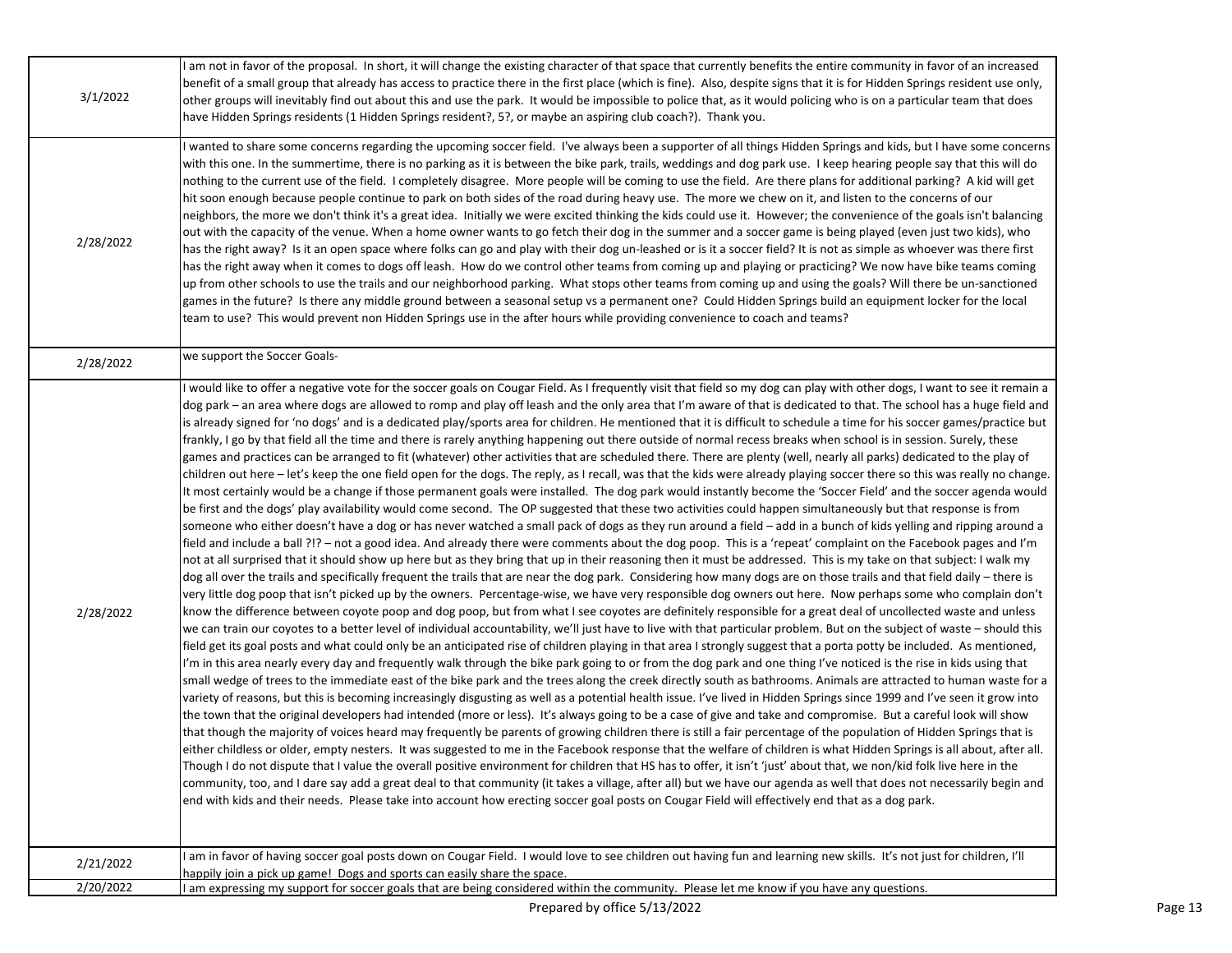| 2/19/2022 | know I replied and wanted to again, b/c I don't have a set pointwe want the kids to have soccer goals, but I want to know who manages the day to day<br>schedule and also who determines when it will be pulled down for the season. If community funds are involved, Then I think there is a lot more for the community<br>to decide. Again, we aren't on any side, we just want to make sure we have the information to support the best of the kids interest in the community.I see a lot of<br>information about the desire to have a soccer field put in, and feedback is apparently desired it depends. IS the soccer field open to everyone at all times or is it<br>set up for a few families to micromanage and monopolize the use, like the ice skating in the front pond. I want the neighborhood to be better for all, but in all our<br>years there and experience, and as it is marketed, it seems like it is to fulfill the desires of Des, who will definitely assert their position or role to maintain their<br>personal use above all. I do not agree with that. So, IF the soccer field is for all for equal opportunity, I agree. If it's set up and already being micromanaged by a<br>couple families then I do not support. I trust the office to make the decision, for the community, not the few trying to capitalize on a situation.                                                                                                                                                                                                                                                                                                                                                                                                                                                              |
|-----------|-------------------------------------------------------------------------------------------------------------------------------------------------------------------------------------------------------------------------------------------------------------------------------------------------------------------------------------------------------------------------------------------------------------------------------------------------------------------------------------------------------------------------------------------------------------------------------------------------------------------------------------------------------------------------------------------------------------------------------------------------------------------------------------------------------------------------------------------------------------------------------------------------------------------------------------------------------------------------------------------------------------------------------------------------------------------------------------------------------------------------------------------------------------------------------------------------------------------------------------------------------------------------------------------------------------------------------------------------------------------------------------------------------------------------------------------------------------------------------------------------------------------------------------------------------------------------------------------------------------------------------------------------------------------------------------------------------------------------------------------------------------------------------------------------------------------------------|
| 2/18/2022 | Yes to soccer goals in Cougar Field!                                                                                                                                                                                                                                                                                                                                                                                                                                                                                                                                                                                                                                                                                                                                                                                                                                                                                                                                                                                                                                                                                                                                                                                                                                                                                                                                                                                                                                                                                                                                                                                                                                                                                                                                                                                          |
| 2/18/2022 | Yes!! We are in support of adding soccer goals to our " cougar field" as a healthy and fun option for our kids and families to get out and play. On behalf of my<br>family, we would like to vote in favor of adding soccer goals to cougar field. Soccer goals will provide positive and healthy recreation for our children, which is and<br>should be our top priority. We also love our dogs in the community and there is no reason why they cannot coexist at the same field. If dogs aren't kid friendly they<br>should absolutely not be off leash in the first place. Thank you for your time and consideration.                                                                                                                                                                                                                                                                                                                                                                                                                                                                                                                                                                                                                                                                                                                                                                                                                                                                                                                                                                                                                                                                                                                                                                                                     |
| 2/18/2022 | We are concerned about the proposal of soccer goal posts being added to the 'Cougar Field' area on Humphreys & Dry Creek Rd.<br>This area is the only place to safely play catch off leash with dogs in the neighborhood and we hope it remains available in the evenings for working dog owners.<br>Lacrosse & field hockey commonly practice there in the evenings Spring & Fall, which limits the availability in the evenings (after work) to exercise dogs. Parking is<br>also limited Spring - Fall with the bike park families, hikers and cyclists using the nearby trails. Our concerns are this: if goal posts go up, the field will become less<br>available as open space, there will be more congestion of cars, and less space available for those without children to utilize this open space in the evenings. There<br>are MANY options for soccer practice nearby: school grounds, the large area across the way on Humphreys between Long Meadow & Poplar Creek, or the triangle<br>area on Humphreys between Hidden Springs Drive & Miners Farm Drive, which all say 'Park' on the community map. Plus the 20+ soccer fields at Optimist Youth<br>Sports Complex 3.7 miles away (which is closed to all dogs Spring & Fall). The nearest off leash dog park area is roughly 8 miles away. There are many responsible<br>residents who use leashes everywhere in HS (this space as the only exception), who scoop poop (even if it isn't theirs). This open space was one of the reasons we<br>chose this community. Please consider all residents when making decisions that affect open space, and not only those with school aged children. Thank you for<br>your time and consideration.                                                                                                                |
| 2/17/2022 | Our family thinks soccer goals at the park would be a fabulous idea!                                                                                                                                                                                                                                                                                                                                                                                                                                                                                                                                                                                                                                                                                                                                                                                                                                                                                                                                                                                                                                                                                                                                                                                                                                                                                                                                                                                                                                                                                                                                                                                                                                                                                                                                                          |
| 2/16/2022 | did have a few comments and concerns regarding the project:<br>1. What was the original intent of use for Cougar Field by the HOA/Developer?<br>2. Are the soccer goals for just practice or will there be games and leagues playing throughout the season?<br>a. If there are games, how will that impact traffic, parking and the overall aesthetics/peace of our Dry Creek entrance?<br>3. Who will enforce the HSTA Residents Only and First Come/First Serve policy?<br>4. I hope to have our girls play soccer one day. However, I would rather drive them to an actual park or soccer field for practice and<br>games, rather than change the hardscape of Cougar Field.<br>My heart wants to say "Yes" and that it would be great for everyone. Reality says to me that we might be better off to leave it as an open field without the soccer<br>goals. I know kids have been playing on the field for different sports over the years. But with two permanent soccer goals, I think it changes the dynamics of our<br>Hidden Springs subdivision. With the ever increasing building of homes surrounding Hidden Springs and the lack of new fields, it's only natural that more and more<br>outsiders will look to use Cougar Field. It's kinda like the dog park in Hidden Springs. I assume that our HOA fees go to maintain the park, but I always find people<br>using it that don't live in Hidden Springs. Nobody cares if non-residents use it until it becomes crowded and changes the peacefulness and tranquility of our open<br>space feel. Same thing will happen to Cougar Field as more and more people come to enjoy the soccer goal setup. I would like to hear other residents opinions.<br>But, with the information I have right now, I would have to say "NO" to the soccer goals installation. |
| 2/9/2022  | We are in support the addition of the soccer goals on Cougar field. We support the soccer goals at Cougar field. Think they would be a great addition to the<br>neighborhood.                                                                                                                                                                                                                                                                                                                                                                                                                                                                                                                                                                                                                                                                                                                                                                                                                                                                                                                                                                                                                                                                                                                                                                                                                                                                                                                                                                                                                                                                                                                                                                                                                                                 |
| 2/8/2022  | I support the install of soccer goals on cougar field. Thank you!!!                                                                                                                                                                                                                                                                                                                                                                                                                                                                                                                                                                                                                                                                                                                                                                                                                                                                                                                                                                                                                                                                                                                                                                                                                                                                                                                                                                                                                                                                                                                                                                                                                                                                                                                                                           |
| 2/8/2022  | My kids would be super stoked if you guys allowed soccer goals by the bicycle park. I am 100% for the soccer goals. We are all voting for the soccer goals to be<br>installed for the children by the bike track in HS.                                                                                                                                                                                                                                                                                                                                                                                                                                                                                                                                                                                                                                                                                                                                                                                                                                                                                                                                                                                                                                                                                                                                                                                                                                                                                                                                                                                                                                                                                                                                                                                                       |
| 2/8/2022  | We support the proposed idea of adding soccer goals to cougar field. Thank you!                                                                                                                                                                                                                                                                                                                                                                                                                                                                                                                                                                                                                                                                                                                                                                                                                                                                                                                                                                                                                                                                                                                                                                                                                                                                                                                                                                                                                                                                                                                                                                                                                                                                                                                                               |